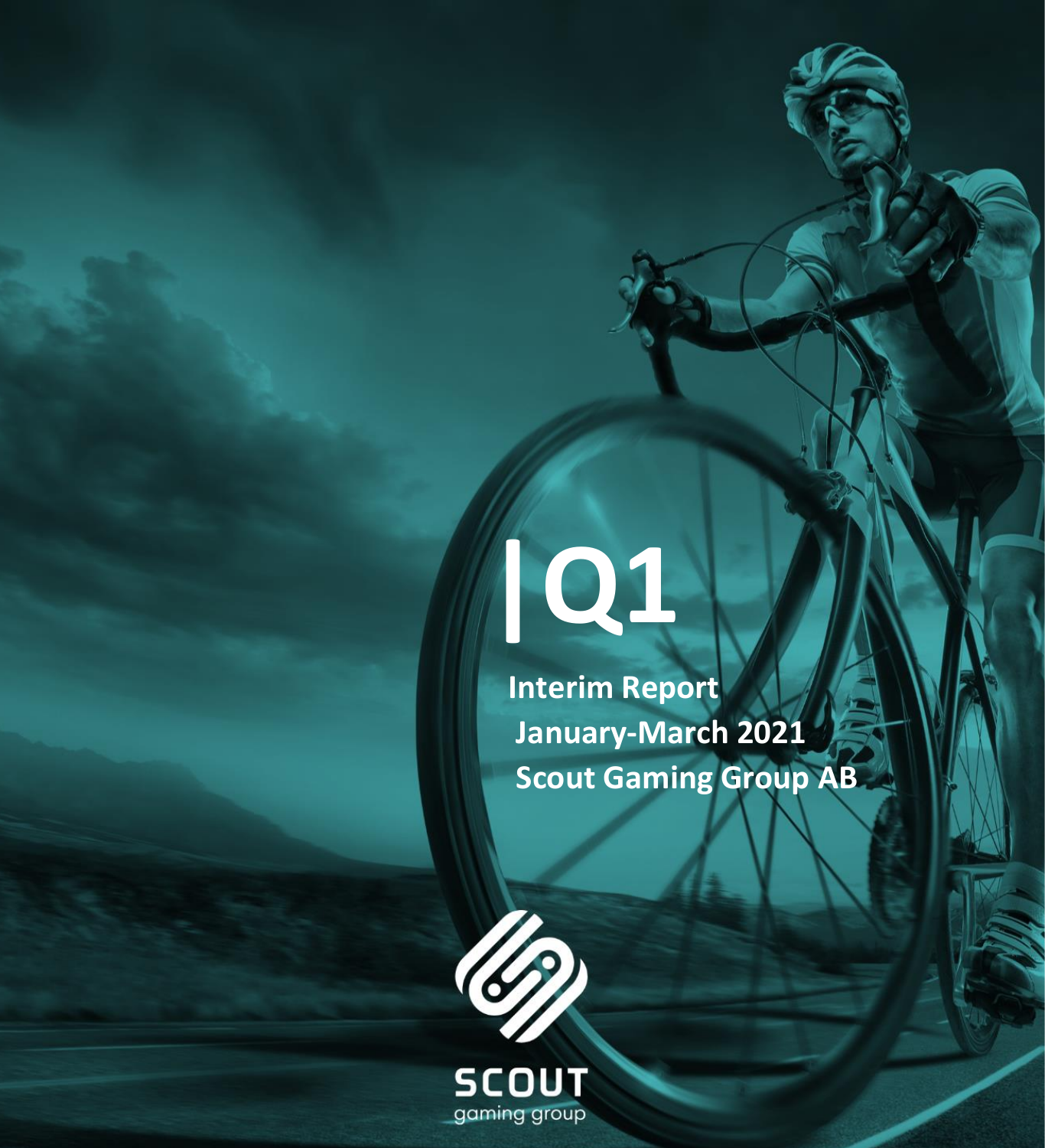

ALL FIGURES IN THIS REPORT ARE STATED IN SWEDISH SEK UNLESS OTHERWISE STATED. BRACKETS IN THIS REPORT REFER TO THE CORRESPONDING PERIOD OF THE PREVIOUS YEAR, UNLESS OTHERWISE STATED. ALL FIGURES REFER TO THE GROUP UNLESS OTHERWISE STATED.

# **First quarter: January - March 2021**

• Revenues increased to mSEK 13.4 (8.7), corresponding to a growth of 54% compared to same quarter last year

- EBITDA was mSEK -15.0 (-11.7)
- Net result improved to mSEK -9.3 (-9.8)
- Earnings per share amounted to SEK -0.5 (-0.6)

• Operator trading index (which illustrates the underlying client activity) increased to 2652 (1004), a growth of 164%.

• Scout Gaming entered into an agreement with AB Trav & Galopp, ATG (the Swedish Horse Racing Totalisator Board), Sweden's largest gaming operator measured by turnover.The companies have agreed to jointly launch Scout Gaming's award-winning DFS product on ATG.se with a soft launch aimed at the second quarter 2021, followed by a wider marketing push in the third quarter, in time for the start of English Premier League.

# **Events after the period ended**

• Scout Gaming has entered into a software license agreement with Interwetten. Interwetten is one of the leading operators in Germany, Austria and beyond. They will gain access to Scout Gaming's platform and intends to launch Scout Gaming's Prediction game for the EURO 2020. Integration will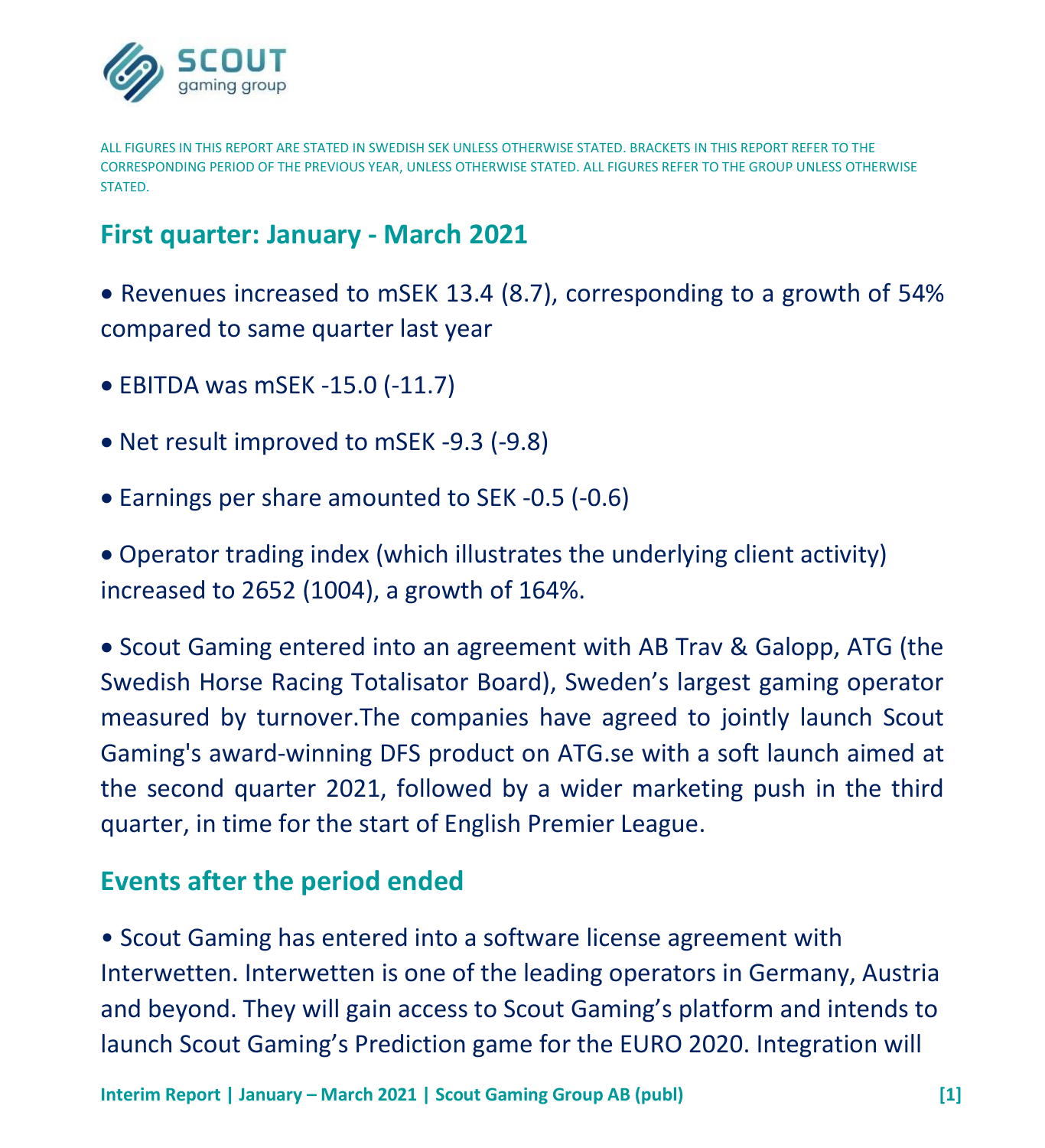

start immediately and be ready for Interwetten to offer its customers a feature rich EURO2020 Predictor based on Scout's yet to be revealed enhanced and upgraded Prediction engine part of the Scout Gaming platform. The current agreement is limited to a free-to-play application of Scout Gaming's prediction engine, meanwhile the parties review potential future co-operation involving Scout's wider product offering.



**Trailing 12 months (SEKm)**

The chart shows the overall development of the past 12 months for every given quarter.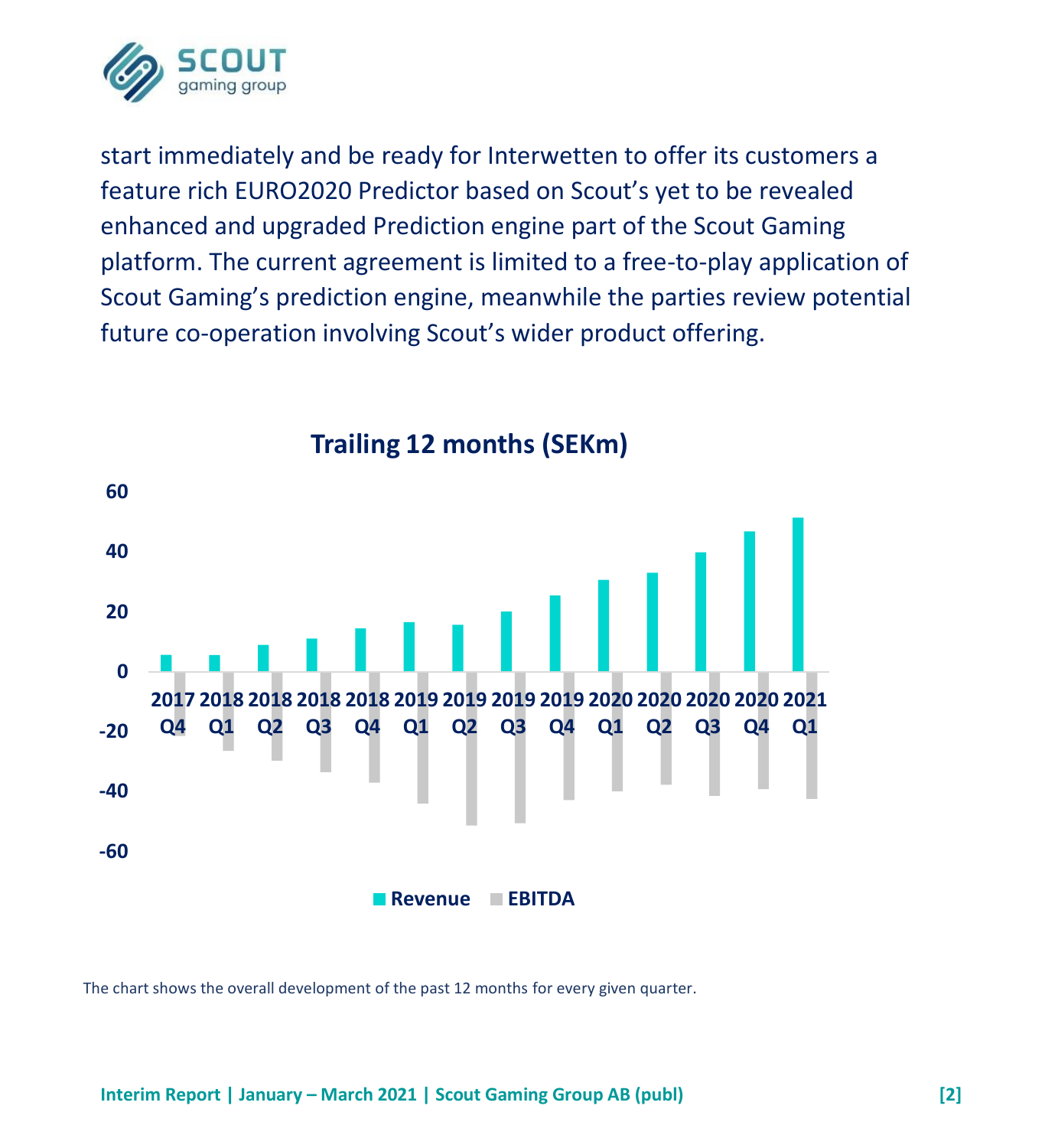

For additional information, please contact: Billy Degerfeldt, CFO & Investor Relations [billy.degerfeldt@scoutgaminggroup.com](mailto:billy.degerfeldt@scoutgaminggroup.com)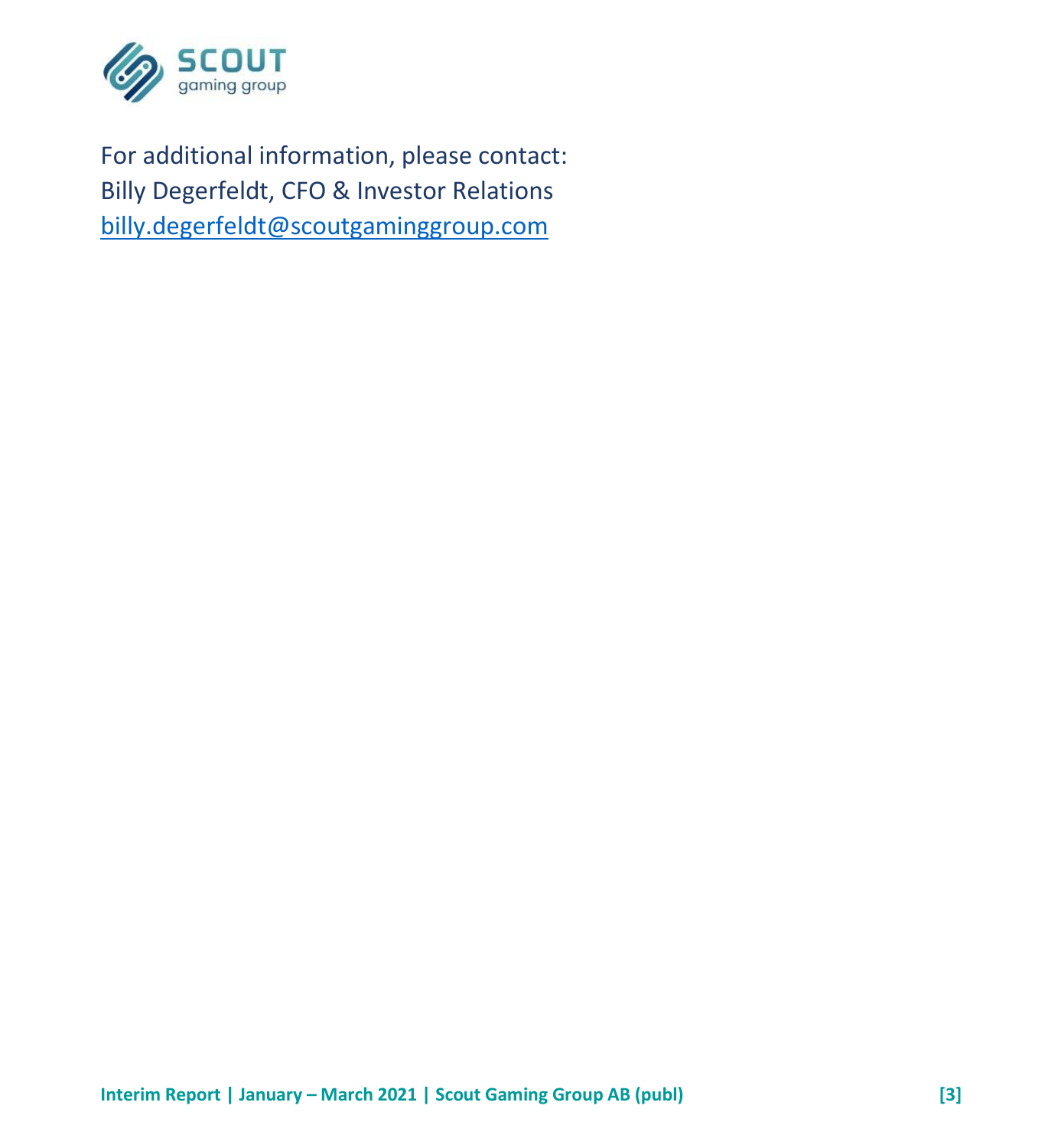

# **CEO comment**

We continue to build the European fantasy sports market at a rapid pace. This is primarily illustrated by Scout Gaming's Operator Index, which measures the underlying customer activity. The Operator index amounted to 2,652, which is an increase of approximately 164 percent compared to the corresponding quarter last year.

Revenues increased by 54 percent to SEK 13.4 million during the first quarter. In line with our strategy, growth is driven by a combination of new launches by B2B customers, increased price pools and growth in underlying activity. Despite the growth, we are only at the very beginning of the introduction of Fantasy Sports in the online gaming market in Europe.

The growth we demonstrate together with a favorable sports calendar and new integrations with ATG and Norsk Tipping, has put us in a strong position for the upcoming future. Successful launches with ATG and Norsk Tipping could transform Scout Gaming to a new level. The conditions for achieving our goals of building market-leading prize pools within Fantasy Sports have further improved. Regarding Norsk Tipping, we still wait for the Norwegian Ministry of Culture to give final approval before launch can take place.

During the quarter, we were more aggressive regarding marketing than during the corresponding quarter previous year. This should be seen as an investment in the future to position ourselves for a year along with a favorable sports calendar. There is a relatively large flexibility in how we employ our marketing related expenses, which primarily refers to our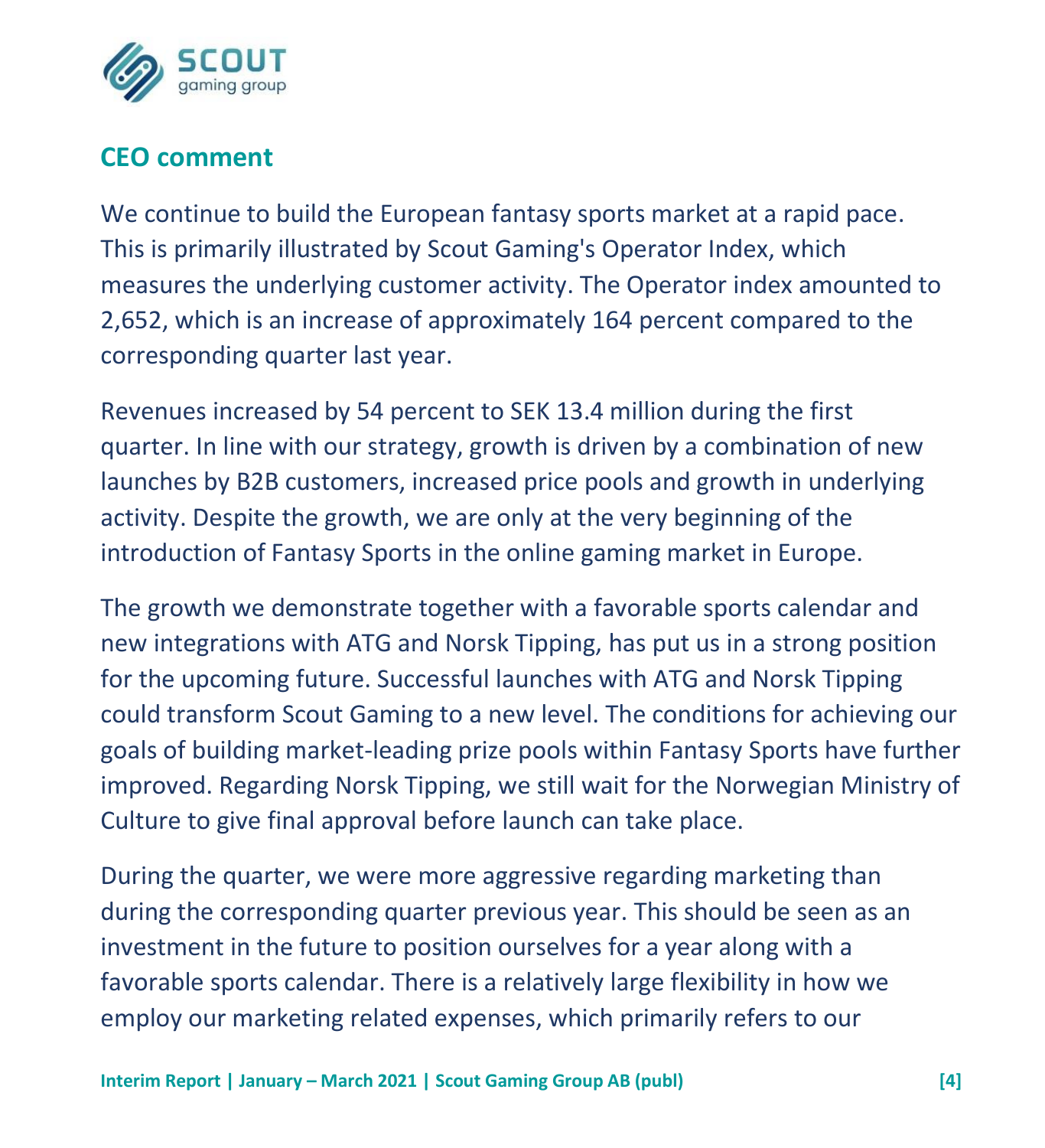

guaranteed price pools. We intend to continue to optimize marketing to generate the highest long-term shareholder value. We currently have a very strong market position in a market that is only in its infancy, we prioritize maintaining this rather than strengthening short-term margins. Competition is so far negligible and consists primarily of DraftKings and Flutter's respective British operations.

We reached a record quarter in terms of handle in the sportsbook, a growth of almost 30% compared to the previous quarter. We are still primarily elaborating, hence we experienced lumpiness in the margin, for optimizing the combined Fantasy and Sportsbook offering. So far, we only offer prematch odds available on Fanteam.com, but we are expecting to offer live and cashout-functionality later this year or beginning of next year.

We are confident in being able to deliver long-term high growth in the future and will leverage the fact that we ourselves are largely building the European fantasy sports market.

Andreas Ternstrom CEO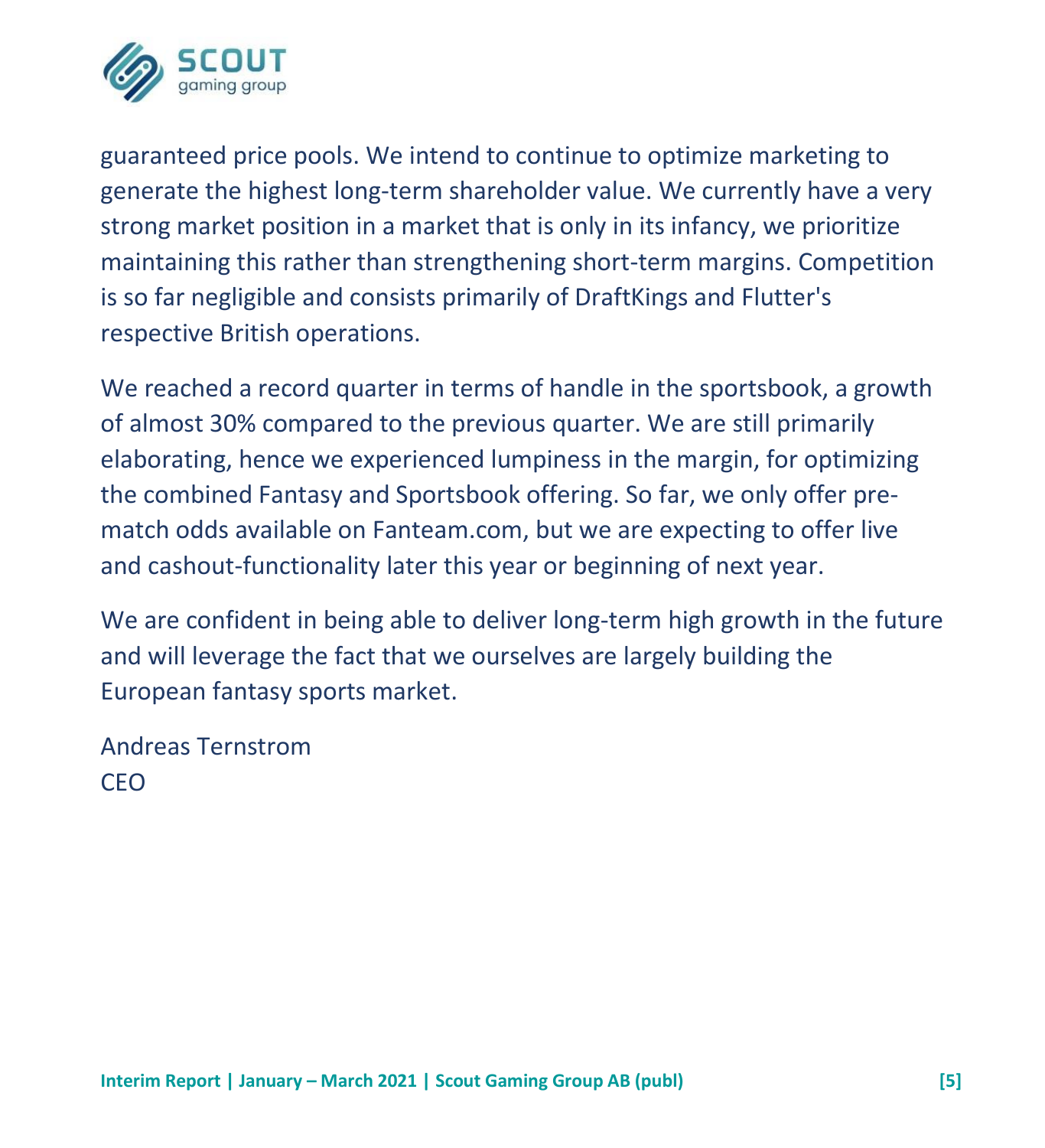

## **Scout Gaming Operator Trading Index**



**Operator Trading Index**

The Operator Trading Index, increased to 2652 (1004), during the first quarter 2021. The increase corresponds to a growth of 162% compared to the same quarter last year. The increase is explained by a mix of new clients, increased activity from current clients and revenues generated from new markets and products.

We use the first quarter of 2017 as index base. Number of launched clients, changes in their activity and general market growth affects the index development.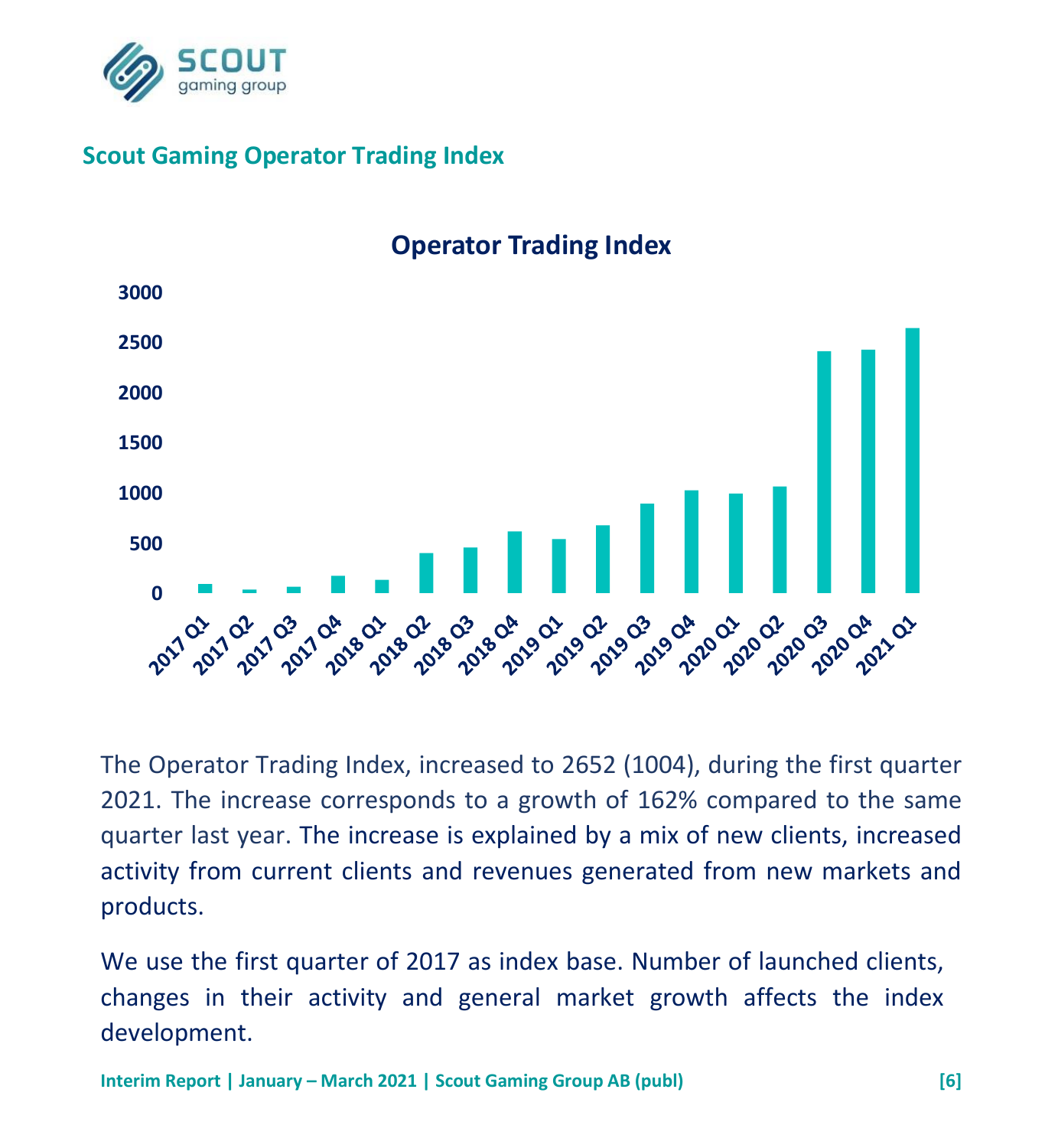

General market growth is dependent on the major leagues and championships. The index is also affected by the clients' share of their end customer's activity (so-called "rake"), as well as their sportsbook margin which may vary between different markets and product categories.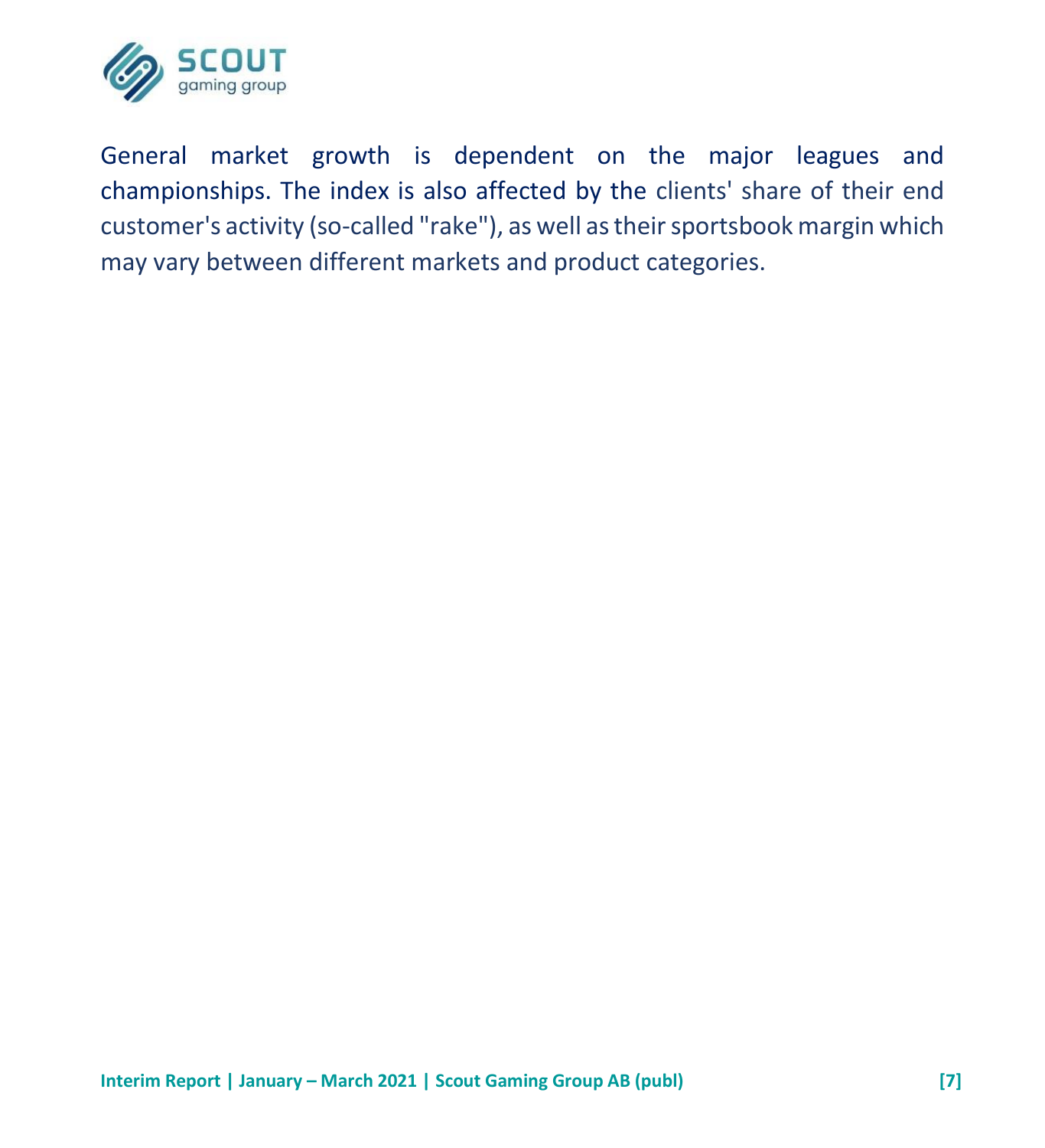

# **Financial performance**

#### **Revenues**

Revenues amounted to SEKm 13.4 (8.7) during the first quarter and mainly relates to gaming related services that Scout Gaming provides to its clients. Revenues are based on a combination of different variables such as number of provided markets and product categories, guarantee commitments in prize pools etc. and may be fixed or variable. The increase is due to additional launched partners and higher activity within current client base compared to corresponding period previous year.

#### **Costs**

Total costs amounted to SEKm -30.6 (-8.7) and mainly consist of marketing which are flexible. The cost increase is mainly related guaranteed prize pools which is a marketing cost under other costs. Scout Gaming is striving to optimize this in the long run and takes into consideration variables such as the number of affiliated external partners and their size as well as the general sports calendar.

#### **Result**

Operating profit was SEKm -17.3 (-13.1). Net result was SEKm -9.3 (-9.8) during the quarter.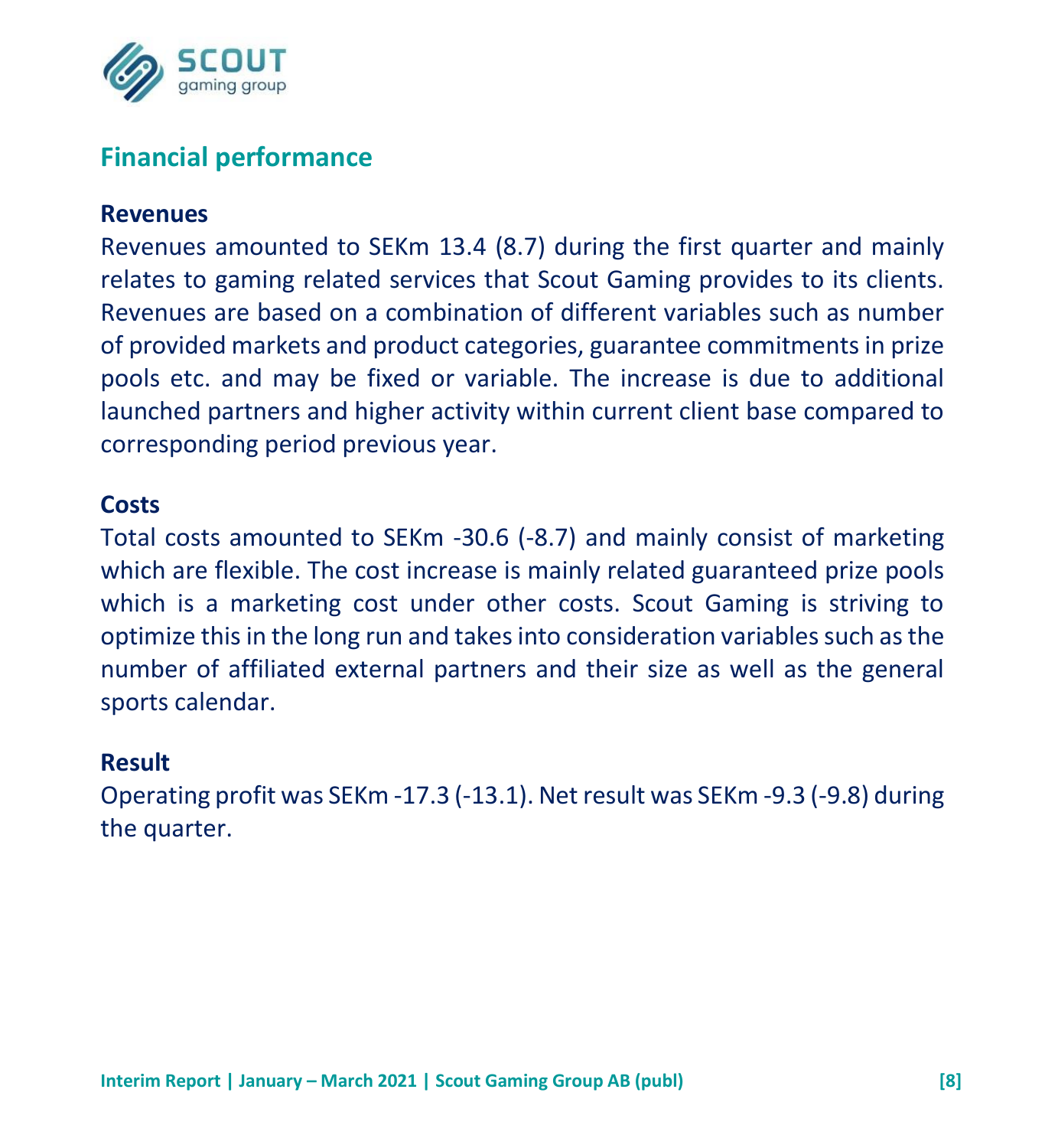

## **Liquidity, financing and financial position**

Cash flows from operating activities amounted to SEKm -17.7 (-13.0) during the quarter.

Cash flows from investing activities amounted to SEKm -4.0 million (-2.6) for the first quarter. Cash flows from financing activities amounted to SEKm 0 million (35.2). Cash flows for the period was SEKm -21.7 million (19.6) for the quarter. Cash and cash equivalents amounted to SEKm 54.7 (40.0) million at the end of the quarter.

#### **Capitalised development costs**

During the quarter development expenditure of SEKm 3.9 (2.6) was capitalised. Capitalised development costs are included as part of the revenue. These capitalised development costs are amortised over four years, starting when the costs incurred.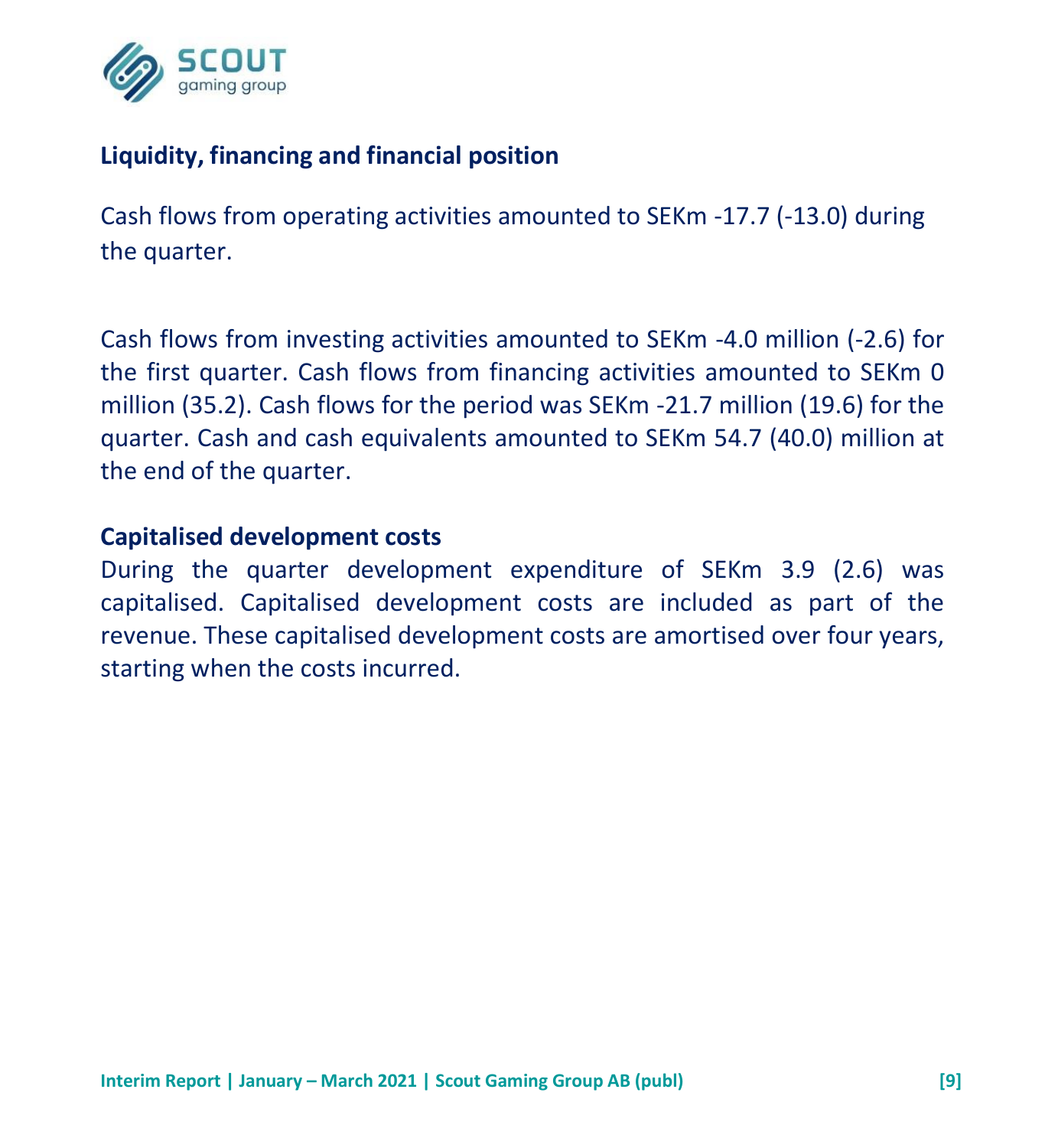

# **Key Ratios**

| <b>Key ratios, Group (SEKm)</b> | Jan-Mar<br>2021 | Jan-Mar<br>2020 | <b>Jan-Dec</b><br>2020 |
|---------------------------------|-----------------|-----------------|------------------------|
| Revenue                         | 13.4            | 8.7             | 46.9                   |
| Revenue growth, %               | 54              | 149             | 86                     |
| <b>EBITDA</b>                   |                 |                 |                        |
|                                 | $-15.0$         | $-11.7$         | $-39.2$                |
| EBITDA-margin, %                | <b>Neg</b>      | <b>Neg</b>      | <b>Neg</b>             |
| Operating profit                | $-17.3$         | $-13.1$         | .45.8                  |
|                                 |                 |                 |                        |
| Number of shares at the end of  |                 |                 |                        |
| the period                      | 20,536,654      | 17,501,592      | 20,536,654             |
| Average number of shares *      | 20,536,654      | 16,017,524      | 17,535,055             |
| Employees at end of period **   | 88              | 86              | 85                     |
|                                 |                 |                 |                        |
|                                 |                 |                 |                        |
| Earnings per share (SEK)        | $-0.5$          | $-0.6$          | $-3.1$                 |
| Shareholders' equity per share  |                 |                 |                        |
| (SEK)                           | 3.7             | 2.7             | 4.4                    |
| <b>Operator Trading Index</b>   | 2,652           | 1004            | N/A                    |

\* Scout Gaming has issued 308,000 warrants of series 2018/2021: 1. \*\* Also refers to contract staff in Ukraine.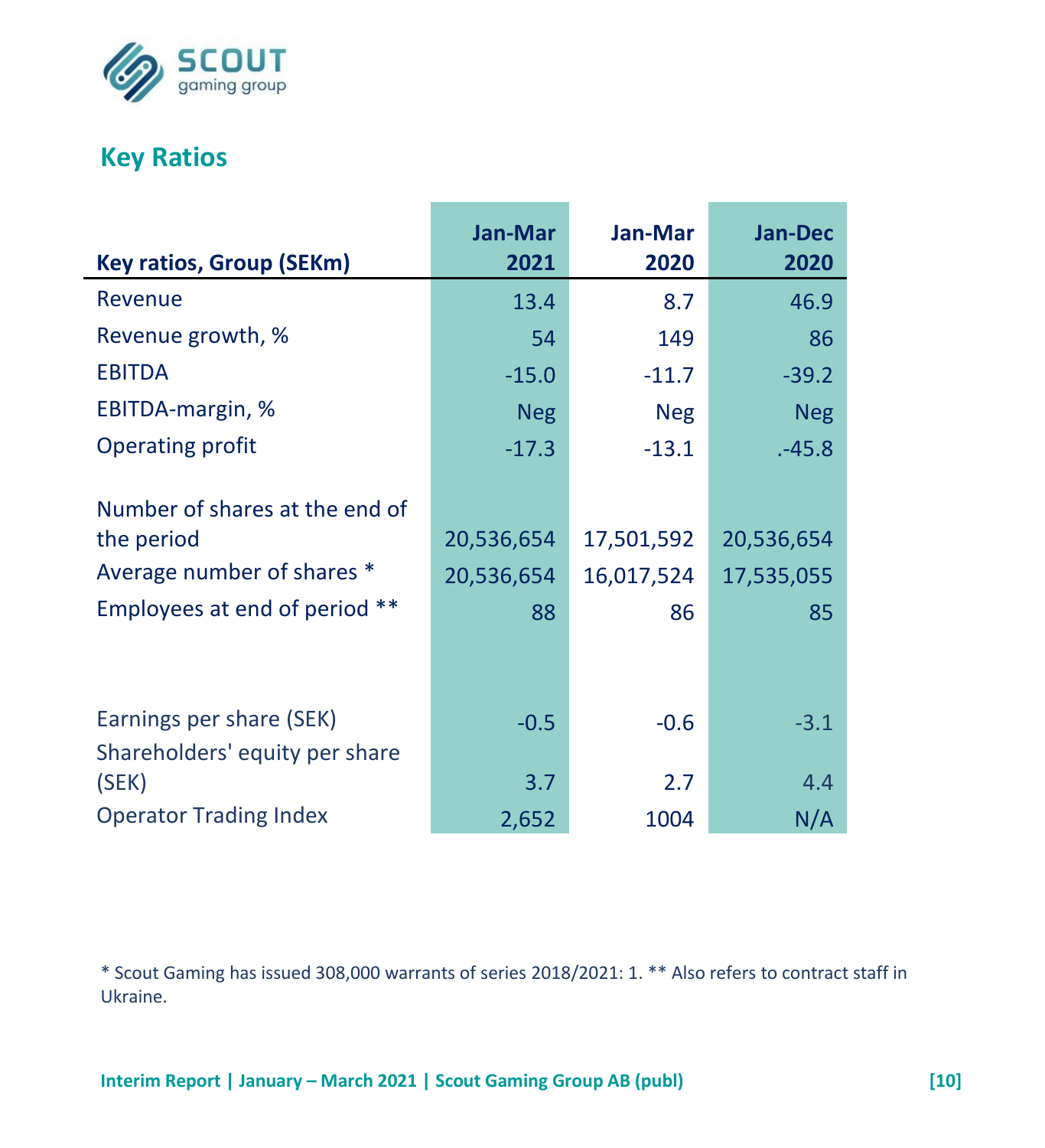

# **Other**

#### **Parent company**

Operating income for the first quarter of 2021 amounted to SEKm 0.3 (1.2). Operating profit amounted to SEKm -2.6 (-1.6). Profit for the period amounted to SEKm -2.6 (-0.2). The parent company's cash and cash equivalents amounted to SEKm 13.2 (14.0) at the end of the period and equity amounted to SEKm 218.7 (146.0).

#### **Risks**

Scout Gaming's operations are subject to certain risks that may affect the performance or financial position to varying degrees. These can be divided into industry and business-related risks as well as financial risks. In assessing the Group's future development, it is important to consider, in addition to possible opportunities for profit growth, the risk factors. The development of the legal situation for the type of gaming services provided by Scout Gaming is a key risk factor for the Group's future earning ability. As the majority of the company's customers are active in Europe, legal status in the EU becomes particularly interesting and monitored and managed by the Group continuously. Nevertheless, for cases where the legislation should be interpreted in an unfavorable or unexpected manner, there is a risk that Scout Gaming's terms of growth, profitability and product development will change. Similarly, an interpretation in a favorable direction could have a positive impact on the Group. For further information about Scout Gaming's risks and risk management, refer to the Annual Report 2020, which is found on the company's website.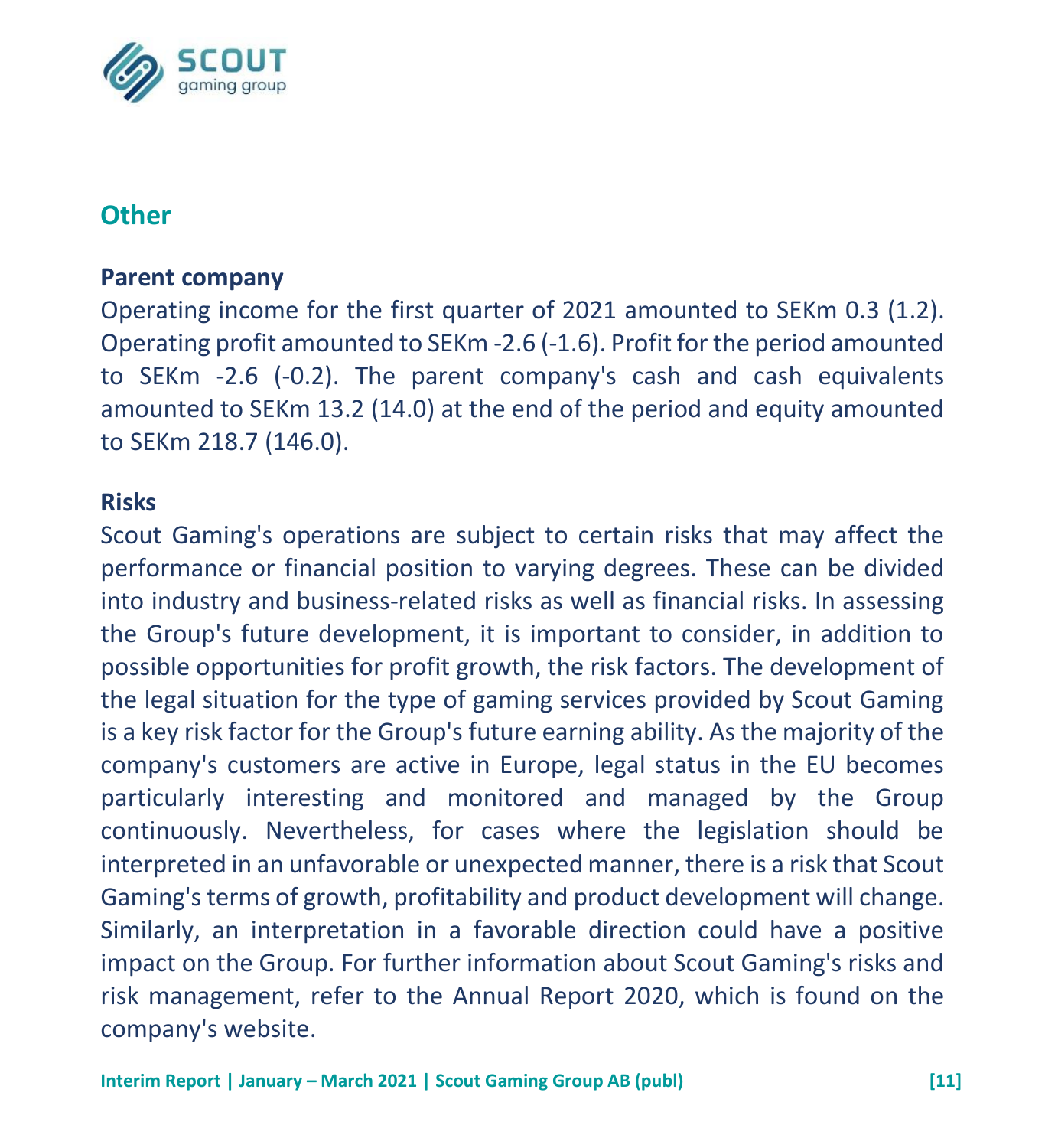

#### **Accounting principles**

The interim report has been prepared in accordance with the Annual Accounts Act and the Board of Directors' General Advice BFNAR 2012: 1 Annual Report and Consolidated Financial Statements (K3). Amounts are expressed in SEKm (millions of SEK) unless otherwise stated.

#### **Related party transactions**

No material related party transactions were conducted during the quarter.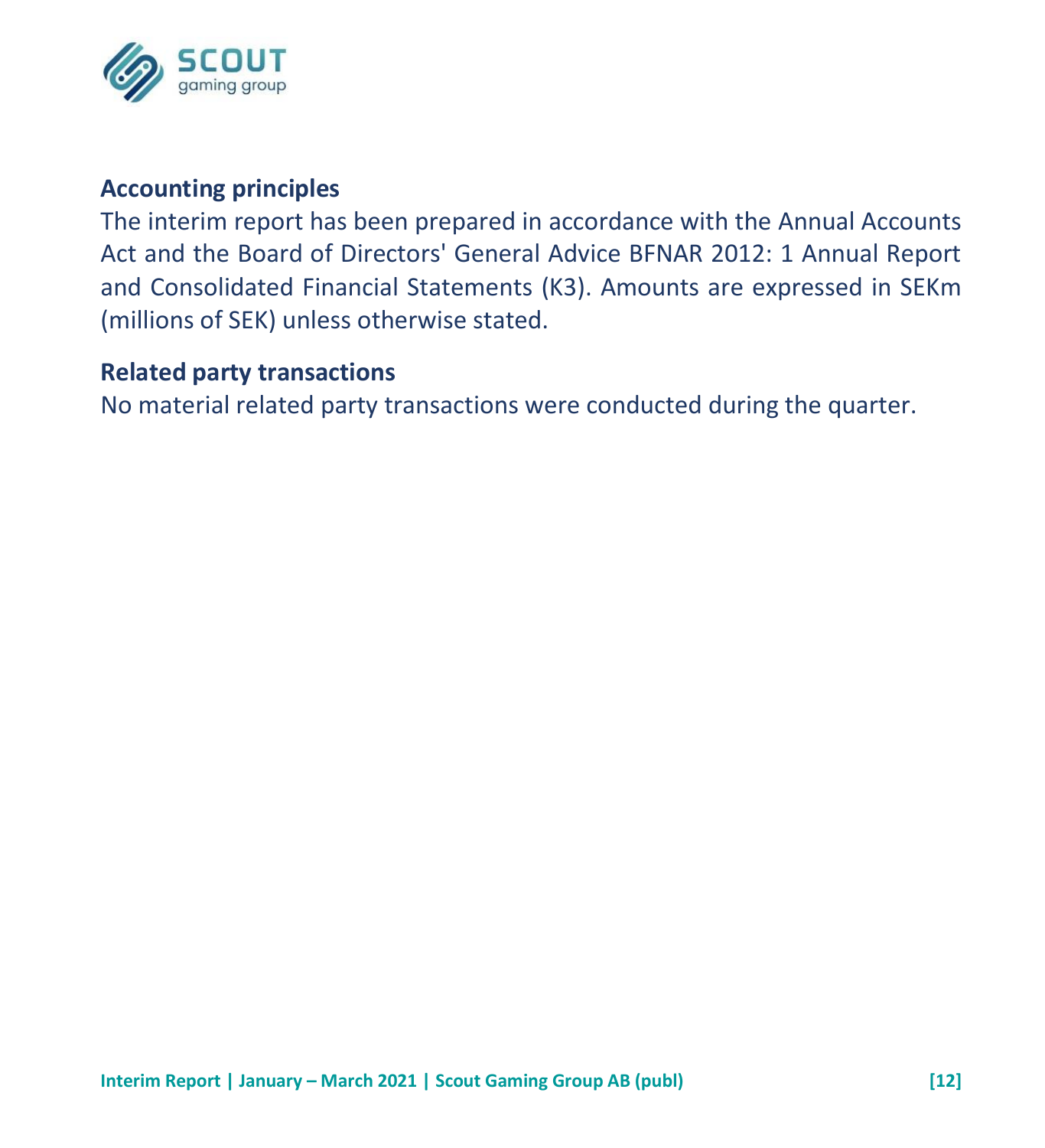

## **Owners per 31 March**

| <b>Shareholders</b>                | No.           |               |
|------------------------------------|---------------|---------------|
|                                    | <b>Shares</b> | <b>Amount</b> |
| <b>Topline Capital Partners LP</b> | 4,873,401     | 23.7%         |
| Lloyd Fonds AG                     | 2,037,000     | 9.9%          |
| Novobis AB                         | 1,772,158     | 8.6%          |
| <b>Knutsson Holdings AB</b>        | 1,693,960     | 8.2%          |
| Atle Sundal Holding AS             | 1,578,705     | 7.7%          |
| <b>SIA Optibet</b>                 | 833,333       | 4.1%          |
| <b>Andreas Sundal Holding AS</b>   | 807,883       | 4.0%          |
| Ålandsbanken i ägares ställe       | 492,312       | 2.5%          |
| <b>Norges Bank</b>                 | 488,000       | 2.4%          |
| Nordnet Pensionsförsäkring         | 377,144       | 1.8%          |
| Total top 10 shareholders          | 14,953,896    | 72.9%         |
| <b>Other shareholders</b>          | 5,582,758     | 27.1%         |
| Number of shares                   | 20,536,654    |               |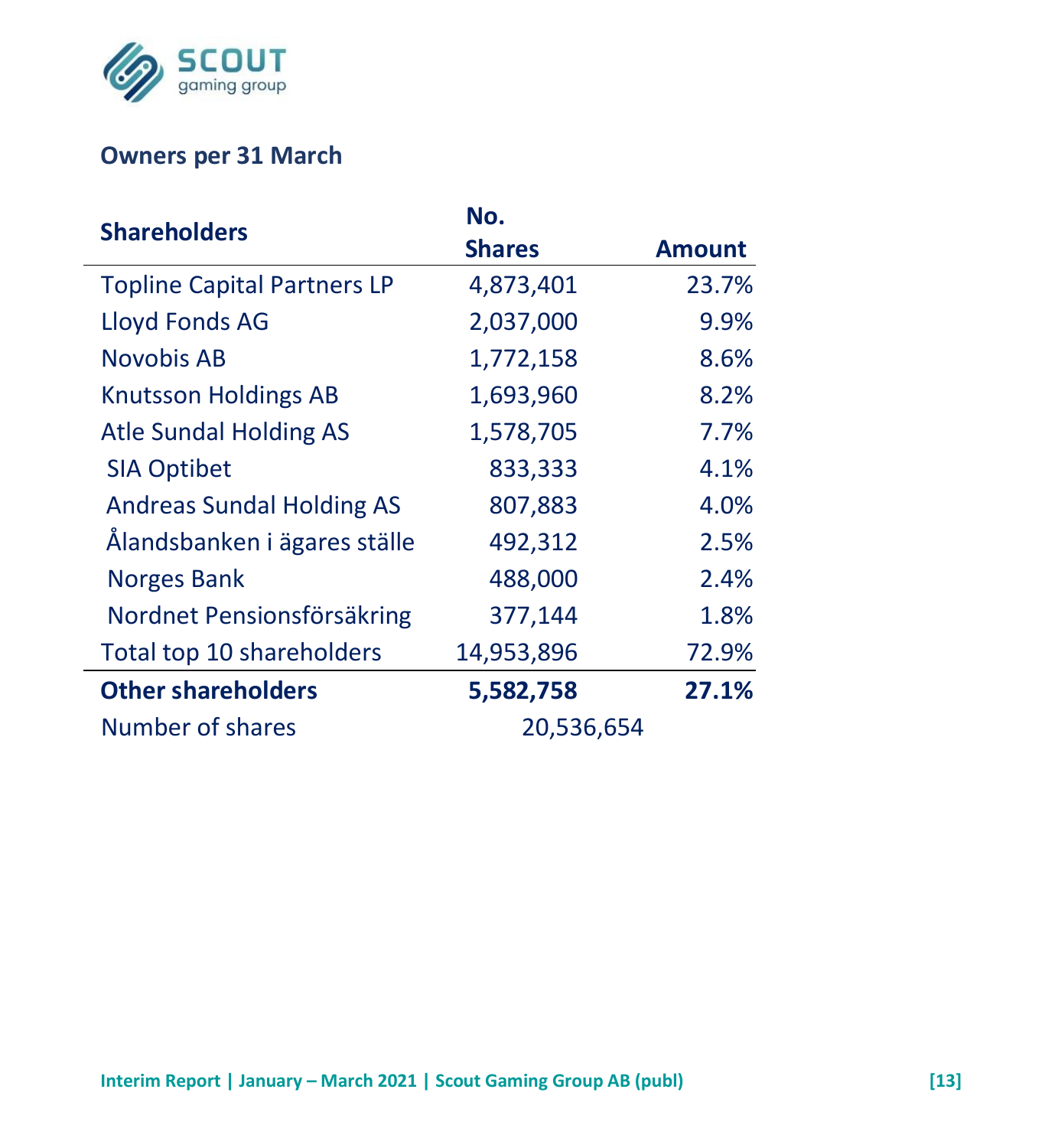

# **Calendar**

Scout Gaming will publish reports according to the following schedule:

Q2 report: 18 August

Q3 report: 18 November

Year-end report 2020: February 18, 2022

The Annual General Meeting of the Scout Gaming Group is planned to be held on May 25. The annual report will be available on Scout Gaming's website.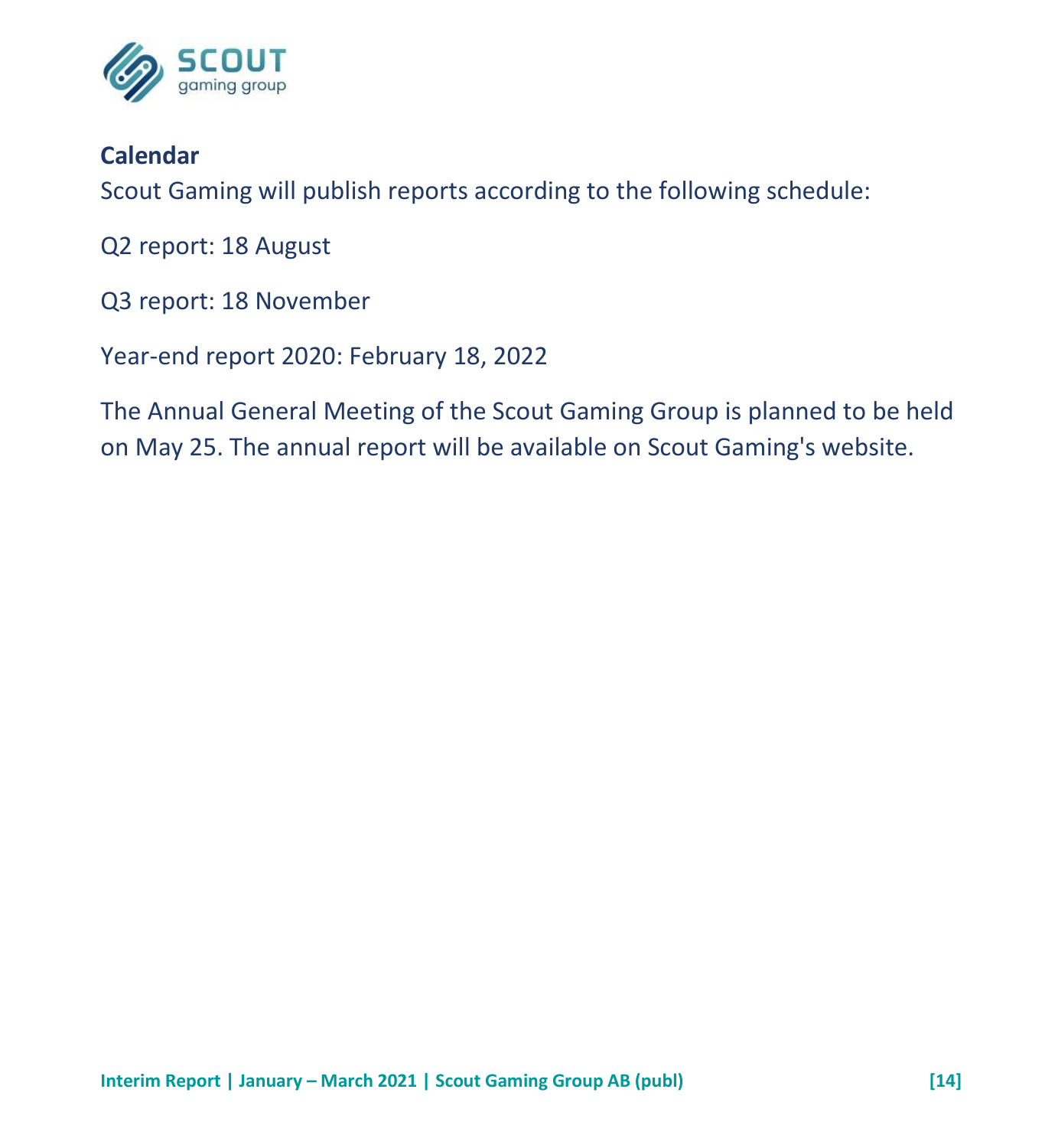

# **Condensed consolidated income statement**

#### **Scout Gaming Group AB (publ)**

**559119-1316**

|                                 | Jan-Mar   | Jan-Mar   | <b>Jan-Dec</b> |
|---------------------------------|-----------|-----------|----------------|
| Group income statement (kSEK)   | 2021      | 2020      | 2020           |
| <b>Revenue</b>                  | 13,368    | 8,679     | 46,897         |
|                                 |           |           |                |
| Personnel expenses              | $-9,780$  | $-10,727$ | $-34,755$      |
| Other external expenses         | $-18,540$ | $-9,686$  | $-51,345$      |
| Depreciation, amortization and  |           |           |                |
| impairment of PPE               | $-2,308$  | $-1,410$  | $-6,597$       |
| <b>Total operating expenses</b> | $-30,627$ | $-21,823$ | $-92,697$      |
|                                 |           |           |                |
| <b>Operating profit</b>         | $-17,259$ | $-13,144$ | $-45,800$      |
|                                 |           |           |                |
| <b>Financial items</b>          | 7,981     | 3,315     | $-8,849$       |
| <b>Profit before tax</b>        | $-9,278$  | $-9.829$  | $-54,650$      |
| Tax                             | 19        | 17        | 65             |
| <b>Profit for the period</b>    | $-9,259$  | $-9,812$  | -54,584        |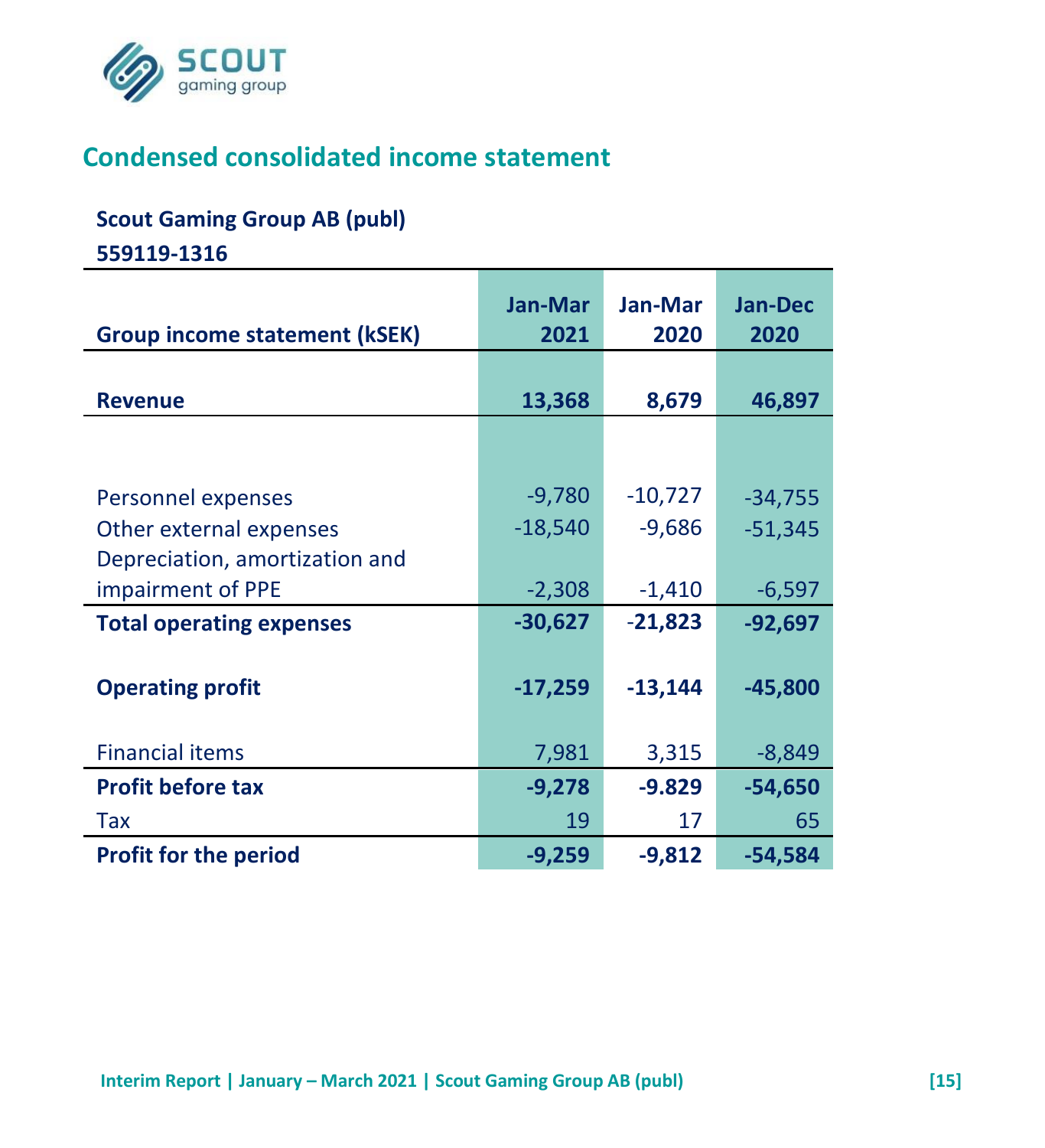

# **Condensed consolidated balance sheet**

#### **Scout Gaming Group AB (publ)**

**559119-1316**

| <b>Group balance sheet (kSEK)</b>                                                                            | $2021 -$<br>03-31                 | $2020 -$<br>03-31                  | 2019-<br>12-31                    |
|--------------------------------------------------------------------------------------------------------------|-----------------------------------|------------------------------------|-----------------------------------|
| <b>Assets</b>                                                                                                |                                   |                                    |                                   |
| Intangible assets<br>Property, plant and equipment<br><b>Financial assets</b>                                | 21,639<br>754<br>68               | 12,727<br>777<br>7                 | 18,652<br>764                     |
| <b>Total non-current assets</b>                                                                              | 22,462                            | 13,511                             | 19,423                            |
| Accounts receivable<br>Other receivables<br>Prepaid expenses and accrued income<br>Cash and cash equivalents | 3,567<br>7,741<br>1,162<br>54,748 | 1,799<br>10,386<br>3,199<br>40,006 | 1,863<br>7,333<br>3,862<br>73,337 |
| <b>Total current assets</b>                                                                                  | 67,217                            | 55,390                             | 86,394                            |
| <b>TOTAL ASSETS</b>                                                                                          | 89,679                            | 68,901                             | 105,817                           |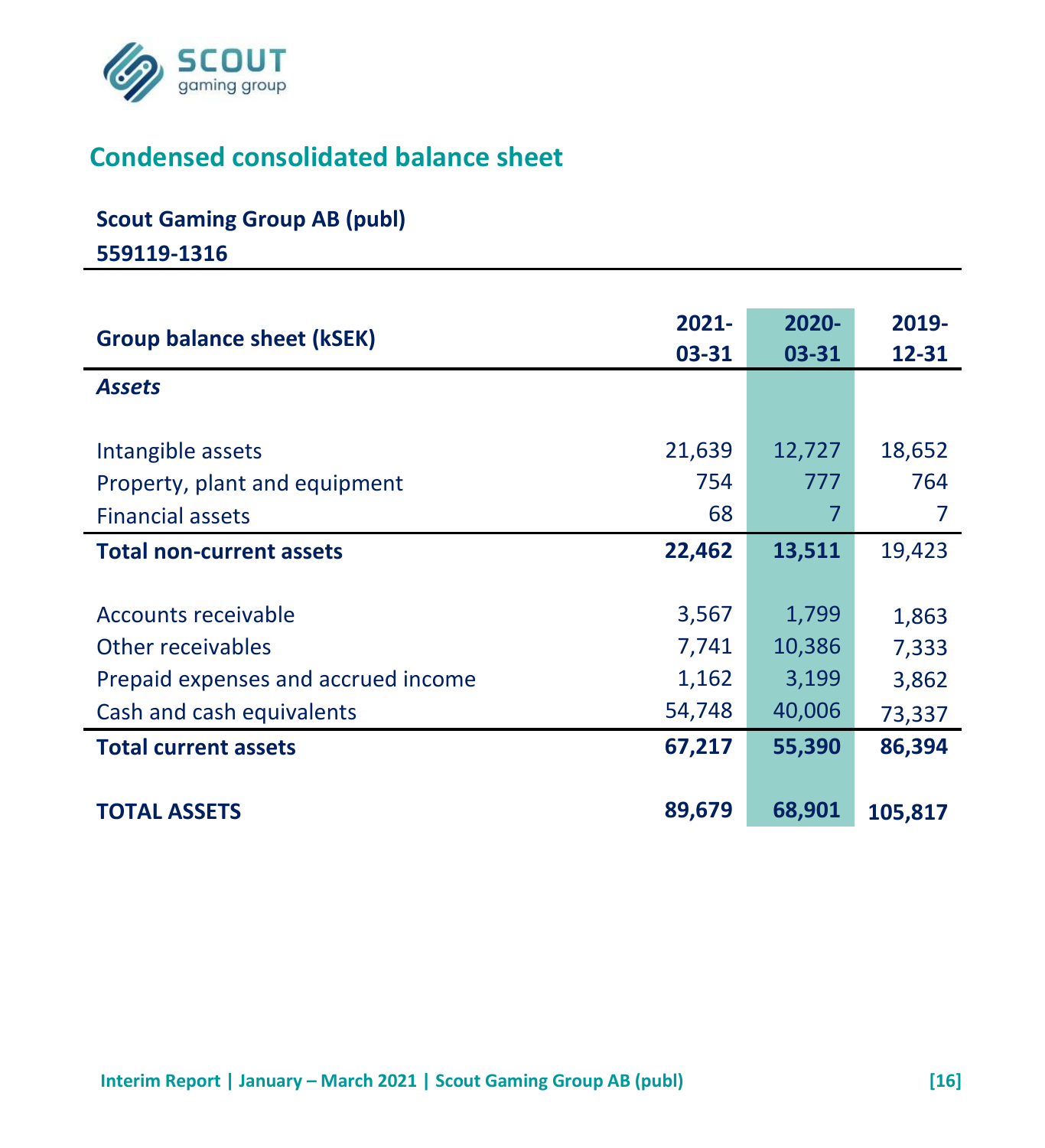

| <b>Equity and liabilities</b>                     |            |            |            |
|---------------------------------------------------|------------|------------|------------|
| Share capital                                     | 1,081      | 921        | 1,081      |
| Other capital contributed                         | 283,135    | 207,960    | 283,135    |
| <b>Reserves</b>                                   | $-656$     | $-7,791$   | 3,079      |
| Retained earnings including profit for the period | $-206,592$ | $-152,561$ | $-197,333$ |
| <b>Total equity</b>                               | 76,968     | 48,529     | 89,962     |
|                                                   |            |            |            |
| Deferred tax liability                            | 52         | 128        | 68         |
| <b>Total long-term liabilities</b>                | 52         | 128        | 68         |
|                                                   |            |            |            |
| Short-term debt to creditors                      | 0          | $\Omega$   | 0          |
| Accounts payable                                  | 3,379      | 3,040      | 1,855      |
| <b>Current tax liabilities</b>                    | 287        | 283        | 260        |
| Other current liabilities                         | 6,118      | 14,504     | 10,959     |
| Accrued expenses and prepaid income               | 2,875      | 2,418      | 2,714      |
| <b>Total short-term liabilities</b>               | 12,659     | 20,245     | 15,787     |
|                                                   |            |            |            |
| <b>TOTAL EQUITY AND LIABILITIES</b>               | 89,679     | 68,901     | 105,817    |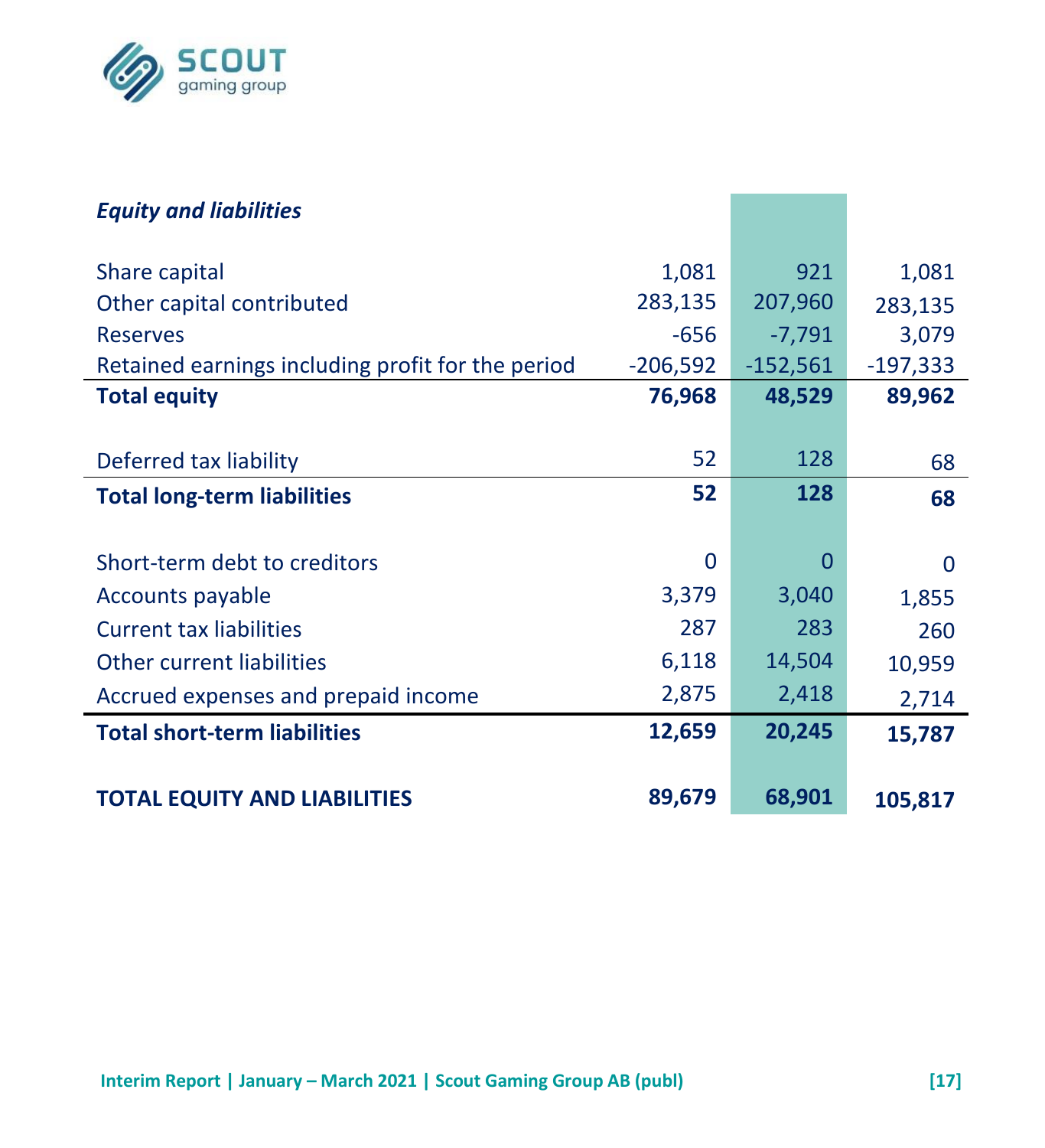

# **Consolidated changes in equity**

|                              | <b>Share</b> | capital     |                 | <b>Retained</b> |                     |
|------------------------------|--------------|-------------|-----------------|-----------------|---------------------|
|                              | capital      | contributed | <b>Reserves</b> | earnings        | <b>Total equity</b> |
| 2020-01-01                   | 765          | 172,958     | $-1,281$        | $-142,749$      | 29,694              |
| <b>Rights issue</b>          | 156          | 35,001      |                 |                 | 35,157              |
| <b>Conversion difference</b> |              |             | $-6,510$        |                 | $-6,510$            |
| Profit/loss for the period   |              |             |                 | $-9,812$        | $-9,812$            |
| 2020-03-31                   | 921          | 207,959     | $-7,791$        | $-152,561$      | 48,529              |
|                              |              |             |                 |                 |                     |
| 2020-04-01                   | 921          | 207,959     | $-7,791$        | $-152,561$      | 48,529              |
| <b>Rights issue</b>          |              |             |                 |                 |                     |
| <b>Conversion difference</b> |              |             | 5,676           |                 | 5,676               |
| Profit/loss for the period   |              |             |                 | $-17,461$       | $-17,461$           |
| 2020-06-30                   | 921          | 207,959     | $-2.115$        | $-170.022$      | 36,743              |
|                              |              |             |                 |                 |                     |
|                              |              |             |                 |                 |                     |
| 2020-07-01                   | 921          | 207,959     | $-2.115$        | $-170.022$      | 36,743              |
| <b>Rights issue</b>          | 160          | 75,292      |                 |                 | 75,452              |
| <b>Conversion difference</b> |              |             | $-763$          |                 | $-763$              |
| Profit/loss for the period   |              |             |                 | $-13,412$       | $-13,412$           |
| 2020-09-30                   | 1,081        | 283,251     | $-2,878$        | $-183,434$      | 98,020              |
|                              |              |             |                 |                 |                     |
|                              |              |             |                 |                 |                     |
| 2020-10-01                   | 1,081        | 283,251     | $-2,878$        | $-183,434$      | 98,020              |
| <b>Rights issue</b>          |              | 116         |                 |                 | 116                 |
| <b>Conversion difference</b> |              |             | 5,957           |                 | 5,957               |
| Profit/loss for the period   |              |             |                 | $-13,899$       | $-13,899$           |
| 2020-12-31                   | 1081         | 283,135     | 3,078           | $-197,333$      | 89,962              |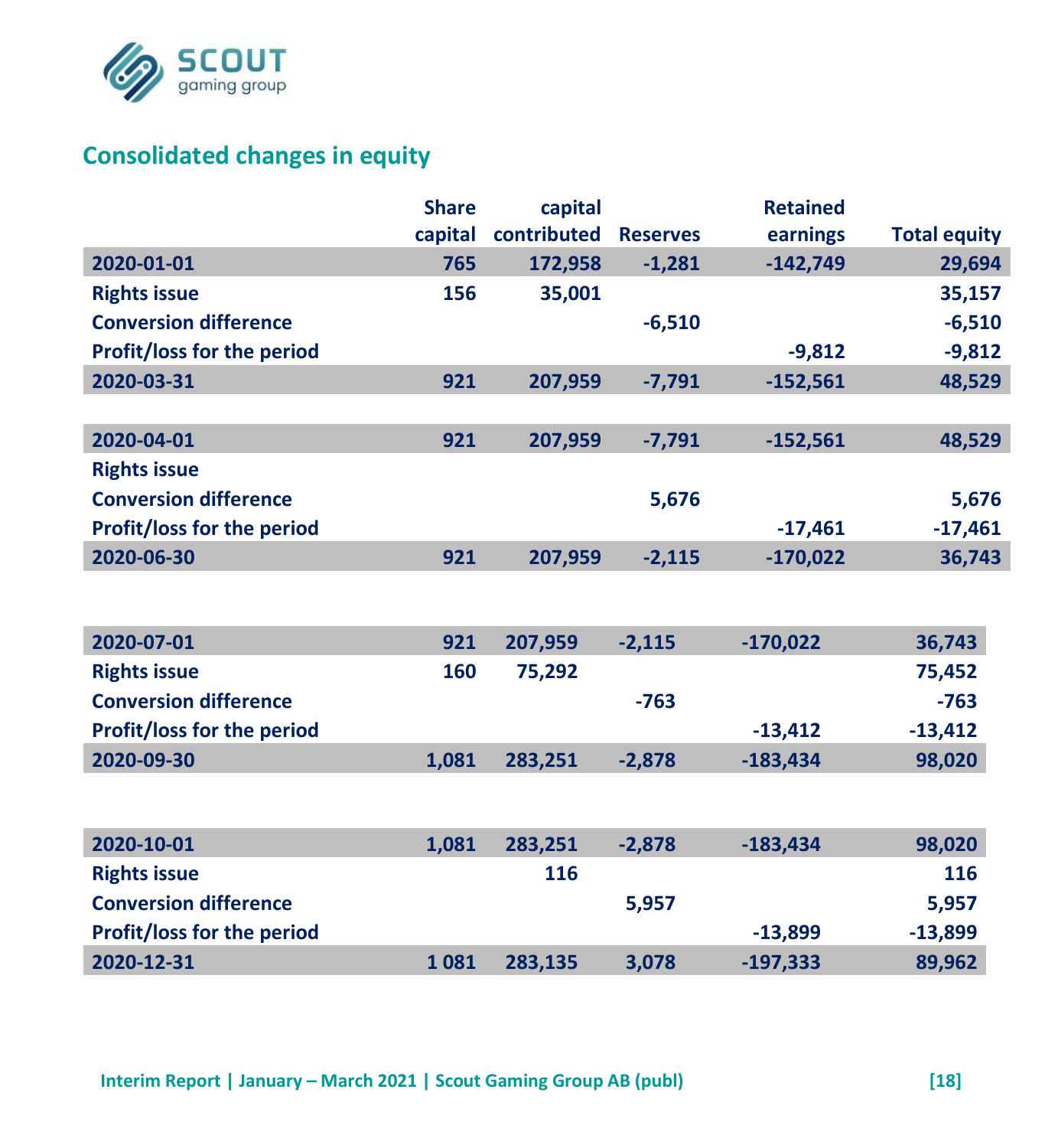

| 2021-01-01                | 1.081 | 283.135 | 3.078    | $-197.333$ | 89,962   |
|---------------------------|-------|---------|----------|------------|----------|
| <b>Emissionskostnad</b>   |       |         |          |            |          |
| Omräkningsdiff            |       |         | $-3.735$ |            | $-3.735$ |
| <b>Periodens resultat</b> |       |         |          | $-9.258$   | $-9.258$ |
| 2021-03-31                | 1.081 | 283.135 | $-656$   | $-206.592$ | 76,968   |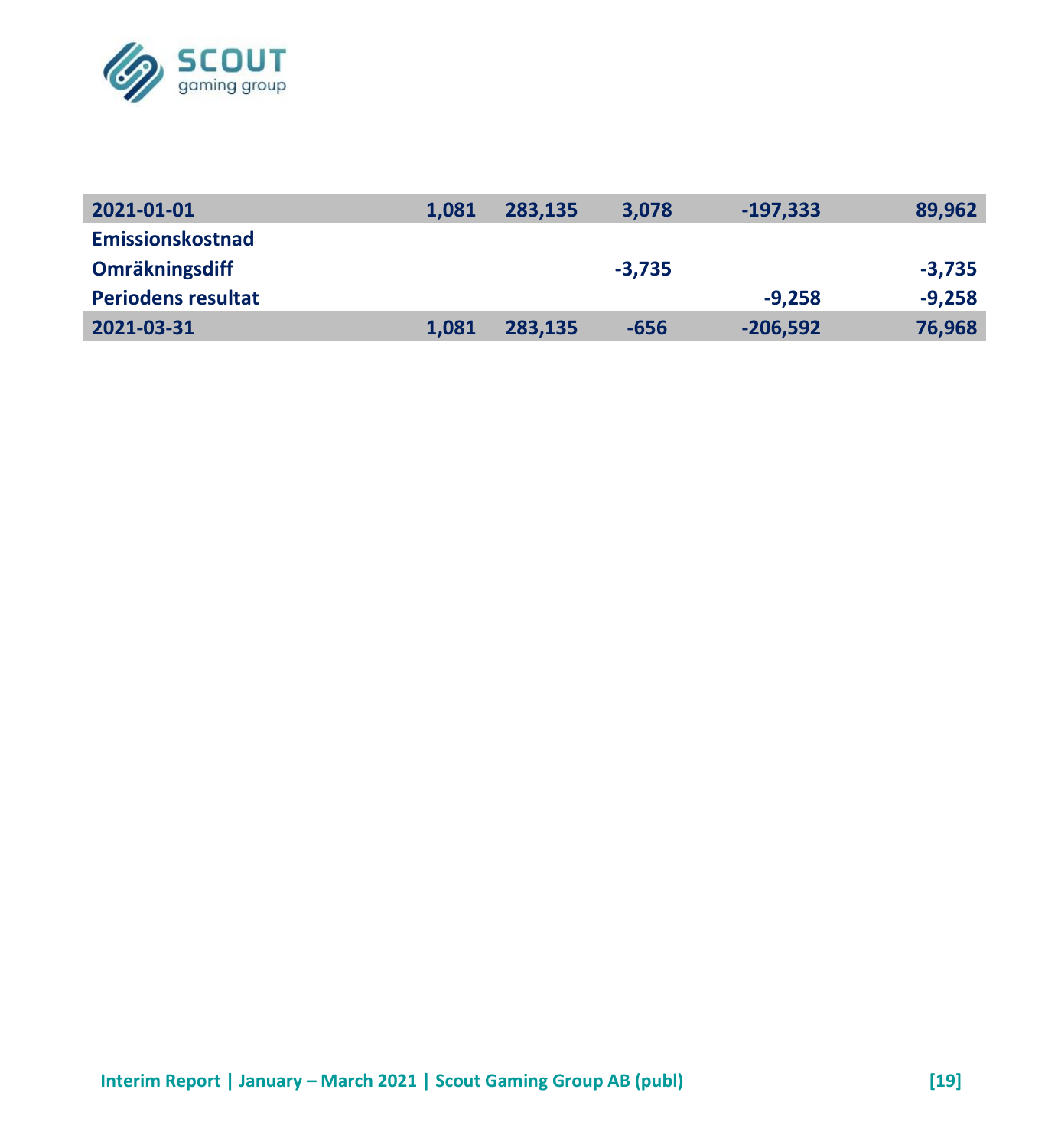

# **Consolidated statement of cash flows**

| Group (kSEK)                                 | Jan-mar   | Jan-mar   | <b>Jan-Dec</b> |
|----------------------------------------------|-----------|-----------|----------------|
|                                              | 2021      | 2020      | 2020           |
| <b>Operating profit</b>                      | $-9,279$  | $-9,829$  | $-54,584$      |
| Adjustment for items not included in cash    |           |           |                |
| flows:                                       |           |           |                |
| Depreciation, amortization and impairments   | 2,309     | 1,410     | 6,577          |
| Other non-cashflow items                     | 5,417     | $-4,000$  | 2,935          |
| <b>Tax paid</b>                              | 0         | 0         | 0              |
| Cash flows from operating activities before  |           |           |                |
| change in working capital                    |           |           |                |
|                                              | $-1,553$  | $-12,419$ | $-45,072$      |
|                                              |           |           |                |
| Changes in working capital                   | $-16,143$ | $-600$    | 4,469          |
| Cash flows from operating activities         | $-17,696$ | $-13,019$ | $-40,072$      |
|                                              |           |           |                |
|                                              |           |           | $-15,524$      |
| Capitalized intangible assets                | $-3,943$  | $-2,553$  |                |
| Acquisition of intangible assets             | $-1$      | $\Omega$  | $-175$         |
| Change in non-current receivables            | -59       | 0         | 0              |
| <b>Cash flows from investing activities</b>  | $-4,003$  | $-2,553$  | $-15,700$      |
|                                              |           |           |                |
| Rights issue, after transaction costs        | 0         | 35,157    | 110 493        |
| <b>Cash flows from financing activities</b>  | 0         | 35,157    | 110 493        |
|                                              |           |           |                |
| Cash flow for the period                     | $-21,699$ | 19,586    | 54 191         |
| Cash and cash equivalents at start of period | 73,337    | 21,473    | 21 473         |
| Exchange rate differences                    | 3,110     | $-1,054$  | $-2,327$       |
| Cash and cash equivalents at end of period   | 54,748    | 40,006    | 73,337         |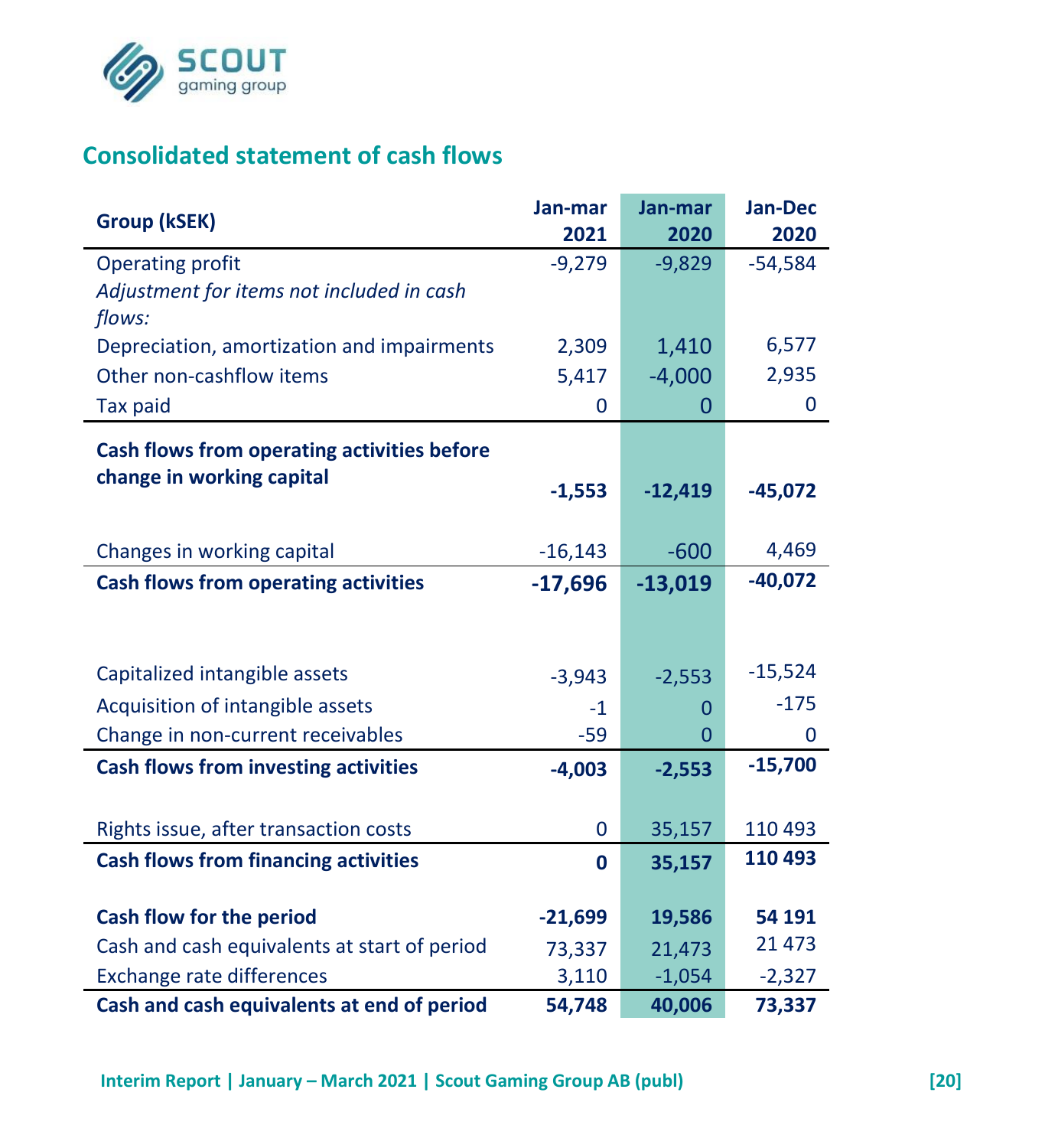

## **Condensed Parent Company income statement**

**Scout Gaming Group AB (publ) 559119-1316**

|                              |                |                | Full    |
|------------------------------|----------------|----------------|---------|
| <b>Parent Company income</b> | <b>Jan-Mar</b> | <b>Jan-Mar</b> | year    |
| statement (kSEK)             | 2021           | 2020           | 2020    |
|                              |                |                |         |
| <b>Revenues</b>              | 340            | 1,169          | 1401    |
|                              |                |                |         |
| Personnel expenses           | $-1,553$       | $-1,928$       | $-6264$ |
| Other external expenses      | $-1,412$       | $-855$         | $-2783$ |
| Depreciation, amortization   |                |                |         |
| and impairment of PPE        | 0              | $-7$           | -47     |
| <b>Total expenses</b>        | $-2,965$       | $-2,791$       | -9 0 94 |
|                              |                |                |         |
| <b>Operating profit</b>      | $-2,625$       | $-1,622$       | -7 693  |
|                              |                |                |         |
| <b>Financial items</b>       | 0              | 1,447          | 7508    |
| <b>Profit before tax</b>     | $-2,626$       | $-175$         | $-184$  |
|                              |                |                |         |
| <b>Net profit</b>            | $-2,626$       | $-175$         | $-184$  |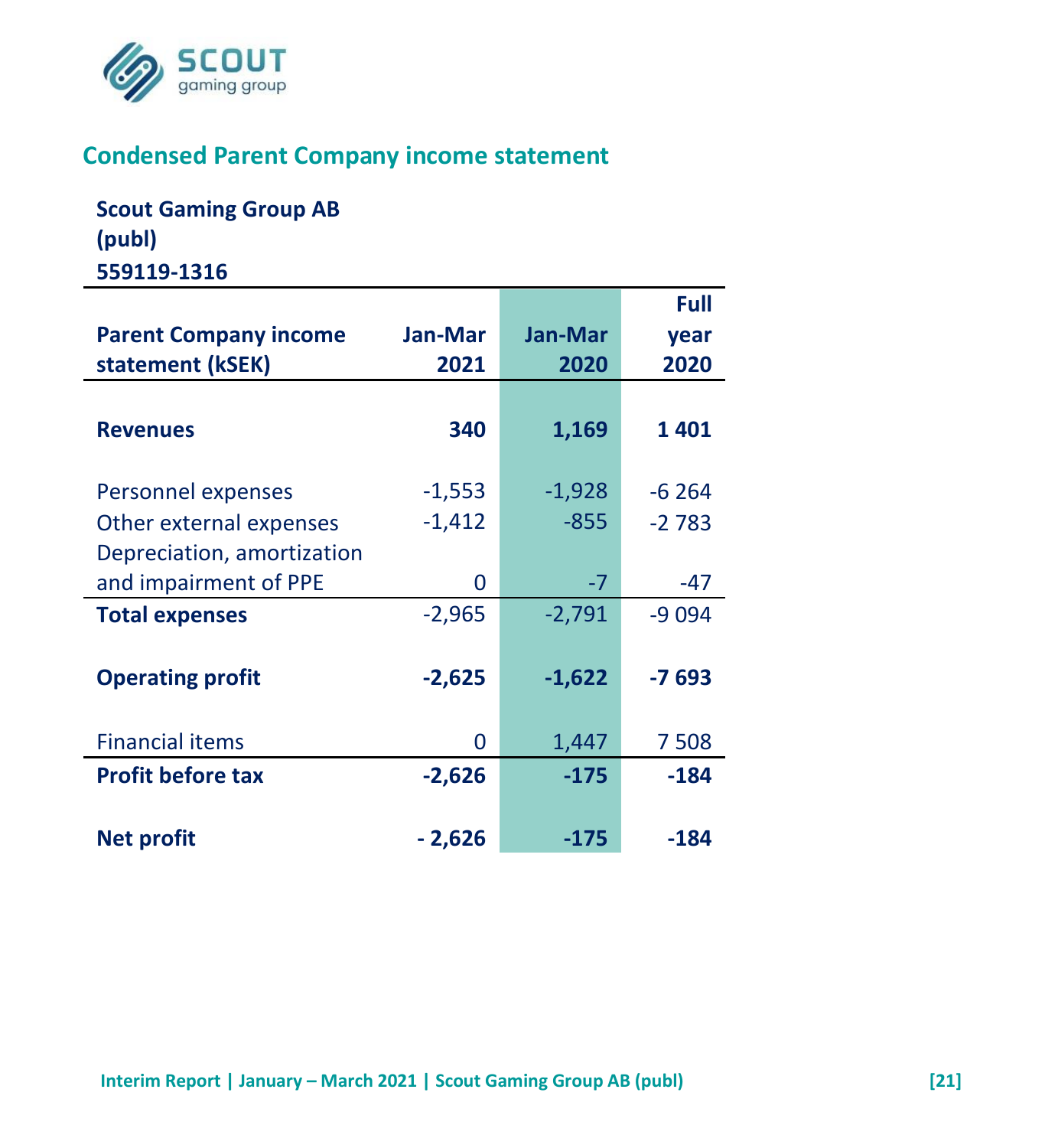

# **Condensed Parent Company balance sheet**

| Parent company balance sheet (kSEK) | 2021-03-31 | 2020-03-31 | 2020-12-31 |
|-------------------------------------|------------|------------|------------|
| <b>Assets</b>                       |            |            |            |
| Property, plant and equipment       | 30         | 50         | 30         |
| Receivables from group companies    | 205,737    | 133,531    | 207,394    |
| <b>Financial assets</b>             | 1,115      | 1,115      | 1,115      |
| <b>Total non-current assets</b>     | 206,881    | 133,581    | 208,539    |
|                                     |            |            |            |
| Other receivables                   | 1,452      | 131        | O          |
| Account receivables                 | O          | 20         | O          |
| Prepaid expenses and accrued income | 254        | 179        | 103        |
| Cash and cash equivalents           | 13,164     | 14,043     | 15,709     |
| <b>Total current assets</b>         | 14,869     | 14,427     | 15,812     |
| <b>TOTAL ASSETS</b>                 | 221751     | 148,008    | 224,351    |
|                                     |            |            |            |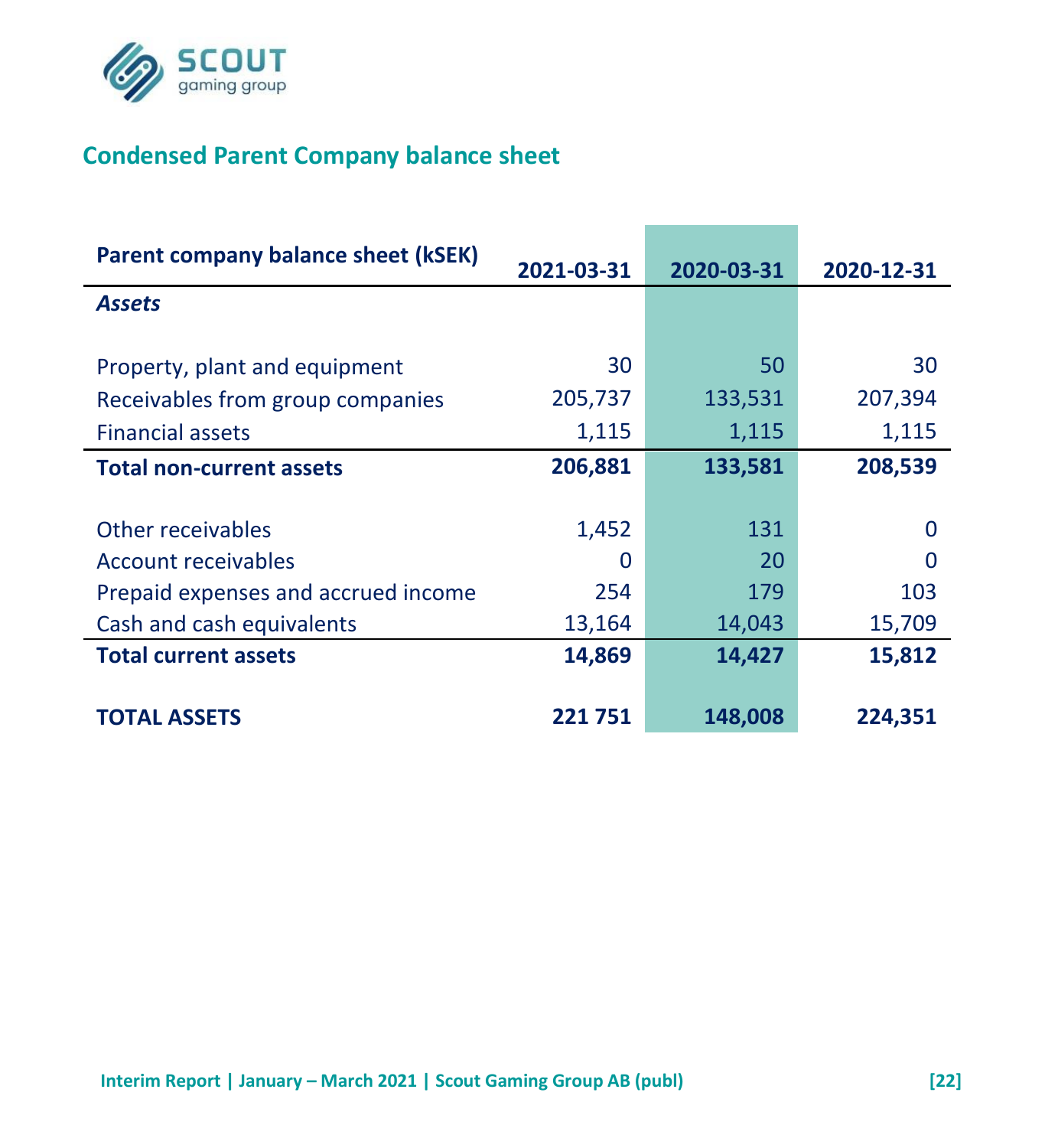

## *Equity and liabilities*

| Share capital                          | 1,081     | 921       | 1,081     |
|----------------------------------------|-----------|-----------|-----------|
| Other contributed capital              | 239,180   | 164,004   | 239,180   |
| Retained earnings excluding profit for |           |           |           |
| the period                             | $-21,592$ | $-18,957$ | $-18,966$ |
| <b>Total equity</b>                    | 218,669   | 145,968   | 221,294   |
|                                        |           |           |           |
| Accounts payable                       | 937       | 964       | 200       |
| <b>Tax liabilities</b>                 | 287       | 283       | 260       |
| Other current liabilities              | 857       | 65        | 1,644     |
| Accrued expenses and prepaid           |           |           |           |
| incomes                                | 1,001     | 729       | 954       |
| <b>Total current liabilities</b>       | 3,082     | 2,041     | 3,057     |
|                                        |           |           |           |
| <b>TOTAL EQUITY AND LIABILITIES</b>    | 221,751   | 148,008   | 224,351   |
|                                        |           |           |           |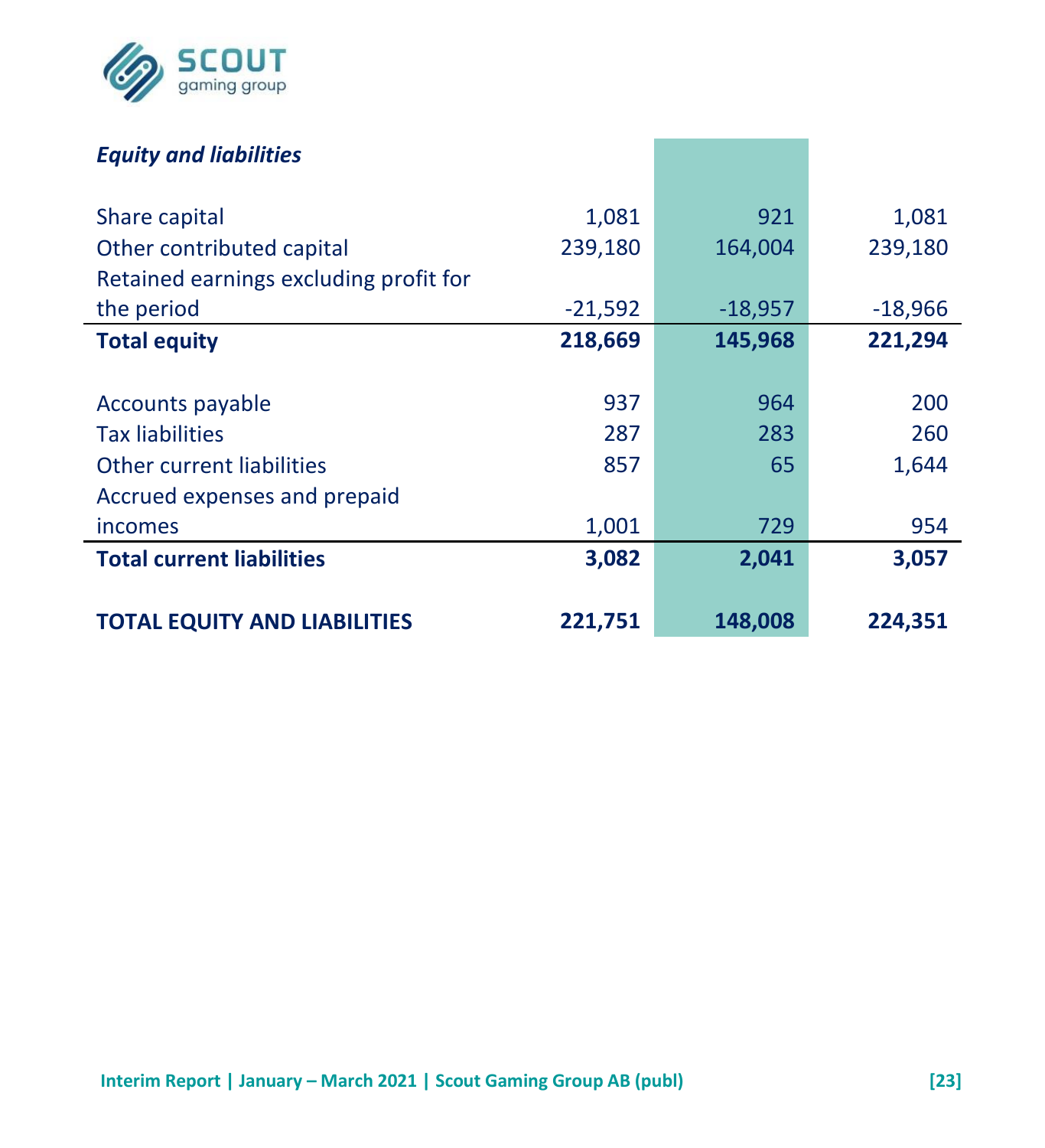

#### **SIGNATURES AND ASSURANCE**

This Interim Report has not been subject to review by the Company's auditor. The Board of Directors and the Chief Executive Officer offer their assurance that this Interim Report gives a true and fair view of the Group's and Parent Company's operations, financial position and results of operations and describes the significant risks and uncertainties facing the Group and Parent Company.

Stockholm, 18 May 2021

| Jorgen Ragnarsson, Member  | Hans Isoz, Member         |
|----------------------------|---------------------------|
| Atle Sundal, Member        | Andreas Ternstrom, CEO    |
| Anders Enochsson, Chairman | Carla Maree Vella, Member |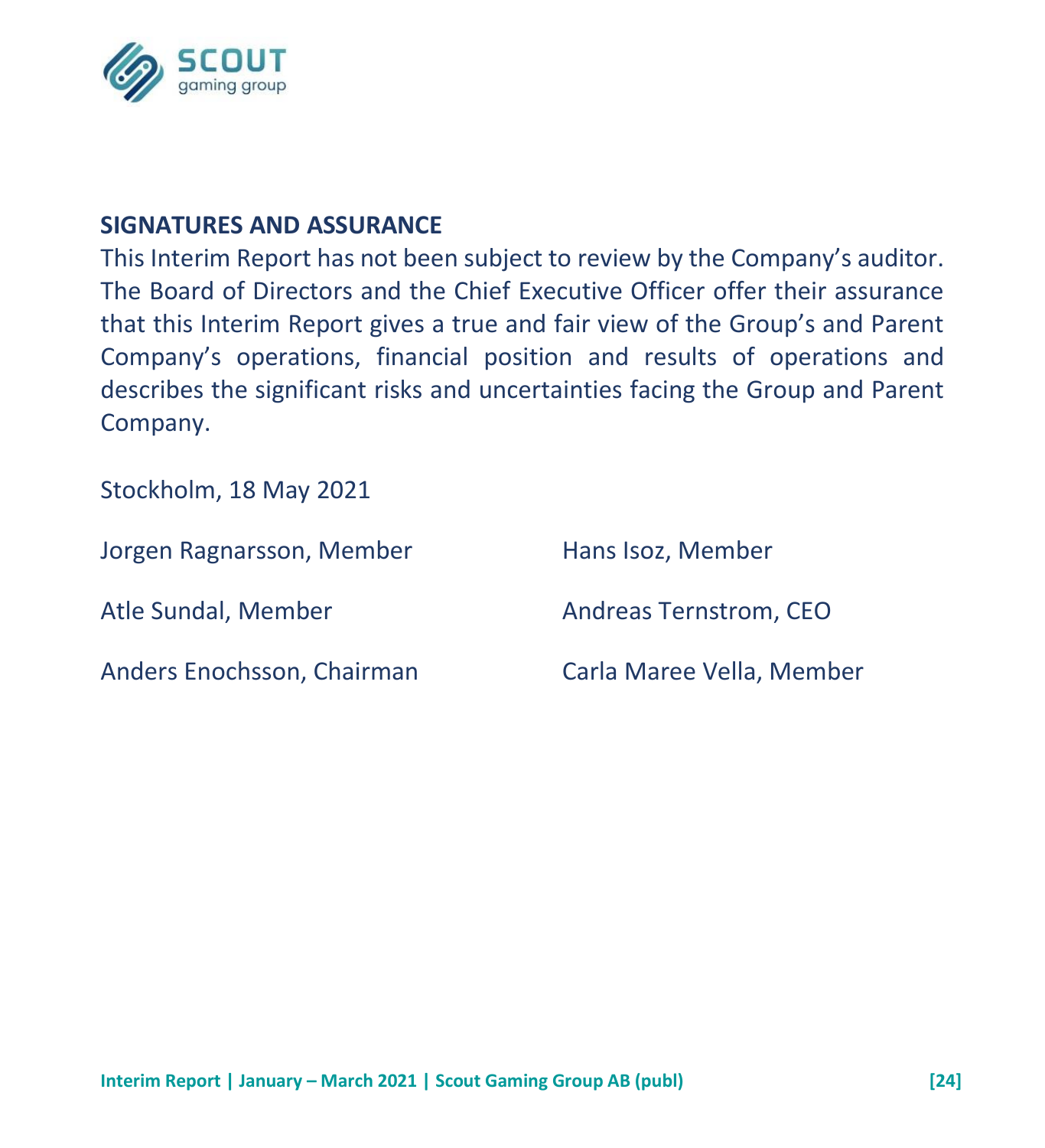

For additional information please contact CFO & IR, Billy Degerfeldt, +46 70 758 16 68, [billy.degerfeldt@scoutgaminggroup.com.](mailto:billy.degerfeldt@scoutgaminggroup.com)

Scout Gaming Group AB (publ) E-mail: ir@scoutgaminggroup.com Web: www.scoutgaminggroup.com. identity number: 559119-1316

#### **Information about Nasdaq First North Growth Market**

Nasdaq First North Growth Market ("First North") is an alternative marketplace operated by the constituent exchanges of Nasdaq Stockholm. It does not have the same legal status as a regulated marketplace. Companies quoted on First North are subject to First North's rules, rather than the legal requirements set for trading on a regulated marketplace. An investment in a company trading on First North implies higher risk than one in a listed company. Companies must apply to the exchange and gain approval before trading on First North can commence. A Certified Adviser guides the company through the listing process and also ensures that the company continuously satisfies First North's standards. Redeye AB is Scout Gaming's Certified Adviser. Contact details: Certifiedadviser@redeye.se, +46 (0)8 121 576 90.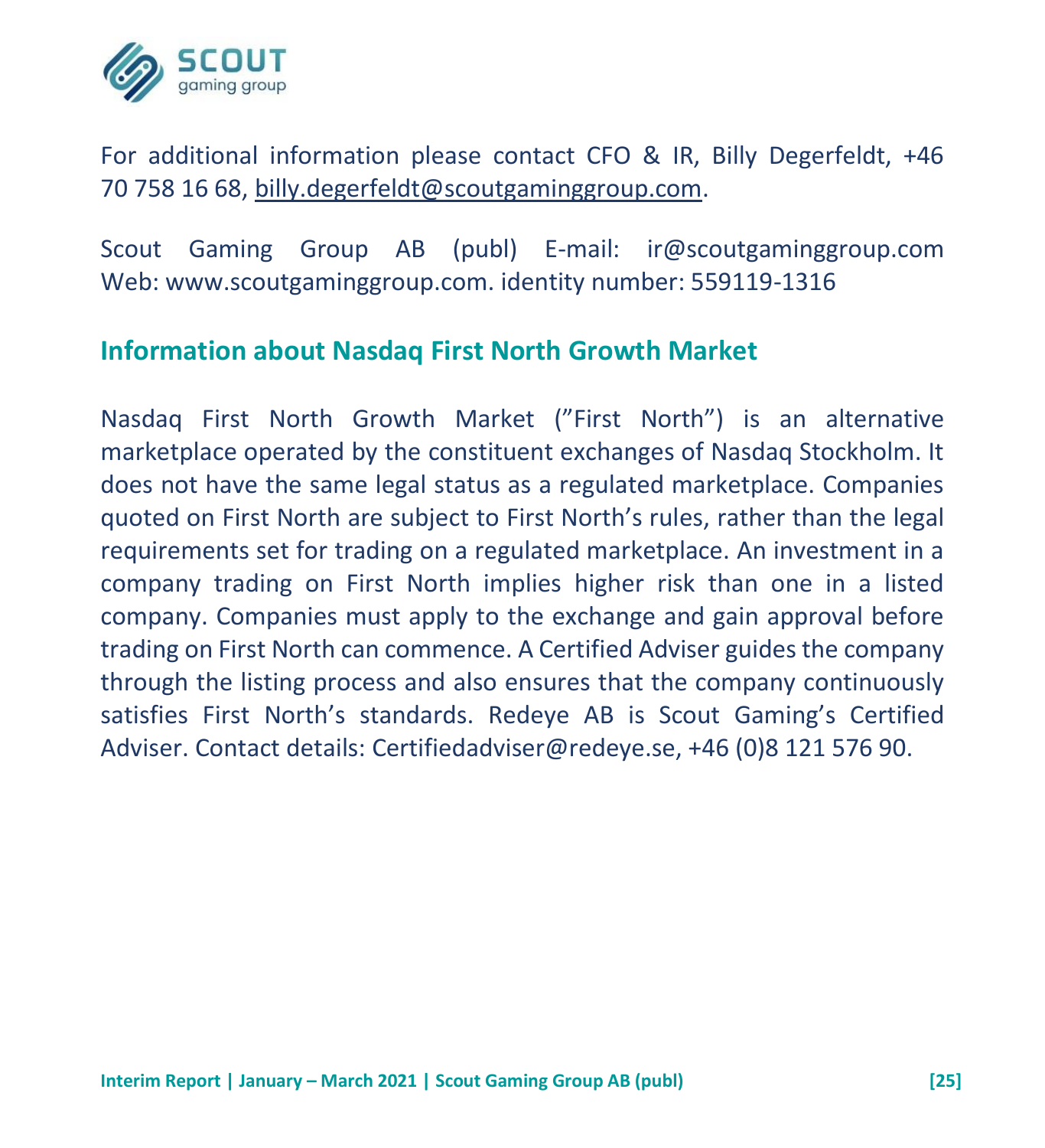

# **Definitions**

Revenue - Revenue for the current period

Revenue growth - Revenue for the current period through revenue for the same period last year

EBITDA - Operating profit before depreciation and amortization

EBITDA margin - EBITDA as a percentage of Revenue

Operating profit - Consolidated operating profit for the period

Operating margin - Group operating profit as a percentage of revenue

Number of shares at the end of the period - The number of shares outstanding at the end of the period.

Average number of shares - Opening number of shares for the period added with outstanding number of shares divided by 2

Number of employees at the end of the period - Number of employees in the Group at the end of the period, including contract employees in Ukraine

Earnings per share - Profit after tax divided by the average number of shares during the period

Equity per share - Equity divided by the number of outstanding shares during the period